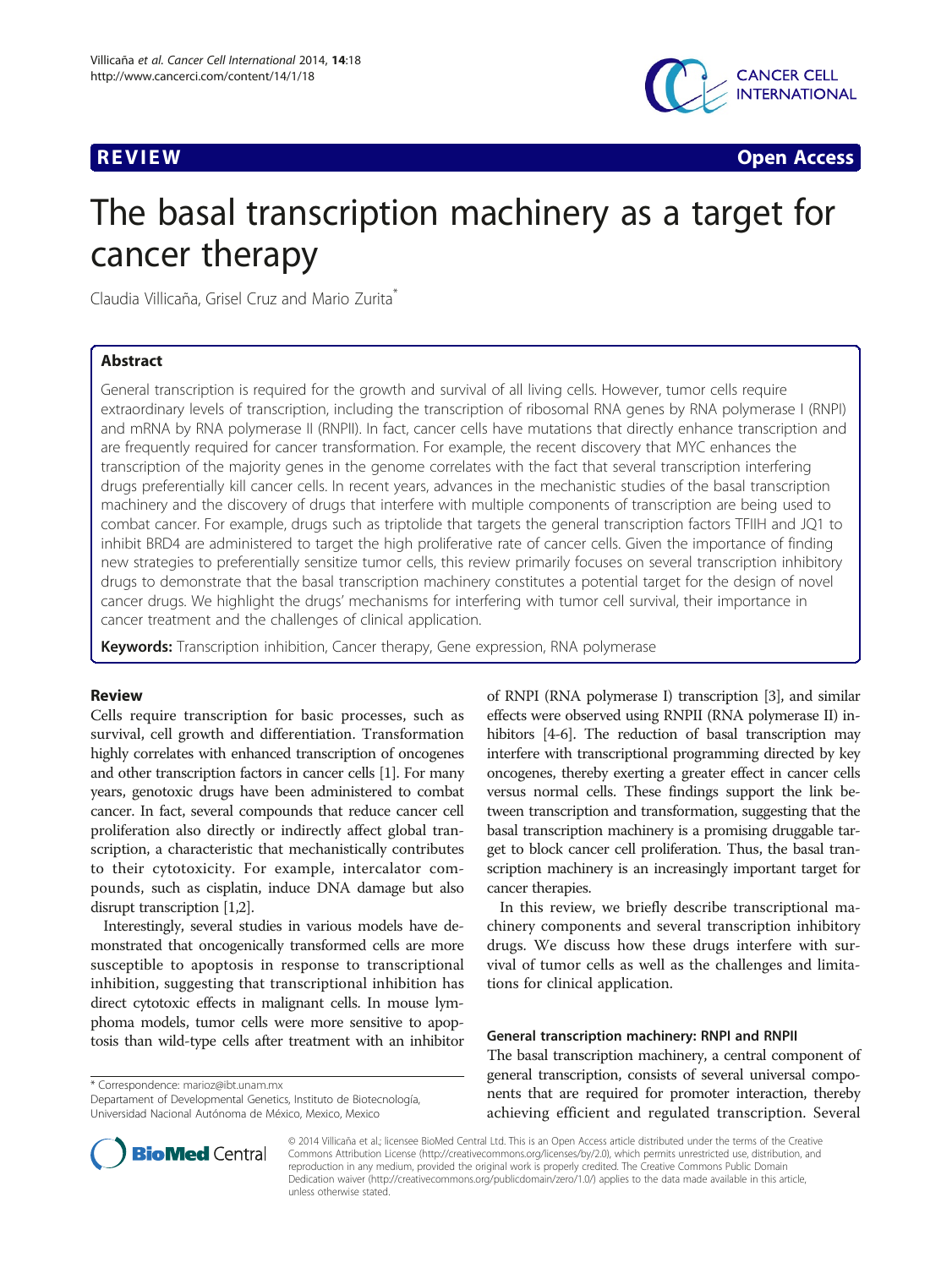components of these transcriptional complexes exhibit enzymatic activity, which can potentially be inhibited by newly designed drugs (Figure 1). In addition, other drugs can be designed that disturb the protein-protein or DNA-protein interactions of these complexes.

# RNPI-mediated transcription

The rRNA genes are located in the nucleolus and are transcribed by RNPI in eukaryotic cells. rRNA genes are transcribed during the S and G2 phases of the cell cycle; however, transcription is repressed during mitosis and is slowly recovered in G1 [\[7](#page-11-0)]. Selectivity factor 1 (SL1 in humans, TIF-1B in mouse) and upstream binding factor (UBF) are required for promoter binding and the recruitment of RNPI as well as various accessory factors, such as TFIIH; protein kinase CK2; nuclear actin; myosin (NM1); the chromatin modifiers G9A, PCAF and SIRT7; proteins involved in replication and repair; oncogenes and tumor suppressors for review, see: [\[7,8\]](#page-11-0). Moreover, rRNA gene expression is highly regulated in response to various environment conditions, including growth factors, nutrients and stress. Thus, the modulation of rRNA synthesis involves several signaling pathways that regulate cell growth and proliferation [[8\]](#page-11-0).

# RNPII-mediated transcription

The main component of the basal transcription machinery is RNPII, which is composed of 12 subunits [[9\]](#page-11-0) and requires accessory factors, such as TFIIA, TFIIB, TFIIE, TFIIF, TFIID, TFIIH, SAGA, P-TEFb and Mediator, at various steps of transcription for review, see [[9](#page-11-0),[10](#page-11-0)].

TFIID and SAGA (Spt–Ada–Gcn5–acetyltransferase) interact with the promoter and participate in the recruitment of the pre-initiation complex (PIC). SAGA specifically activates gene transcription in response to environmental stress [\[11-13\]](#page-11-0). After SAGA or TFIID binding to the promoter, several transcription factors are recruited to form the PIC. PIC factors include TFIIA, TFIIB, TFIID, TFIIE, TFIIF, TFIIH, Mediator and RNPII [[10\]](#page-11-0). TFIIH not only participates in transcription but also nucleotide excision repair (NER) and cell cycle regulation. The XPB subunit is important for open complex formation, which is critical for promoter escape. CDK7 phosphorylates Ser 5 and 7 in the carboxy-terminal domain (CTD) heptapeptide repeat sequence of the large subunit of RNPII, which is important for the recruitment of the mRNA processing machinery during transcription [\[14,15\]](#page-11-0).

Mediator is a multisubunit complex that cooperatively binds with RNPII and a subset of general factors during an intermediate step of PIC formation. Mediator is a transducer of the signals that link the activators with the general transcription machinery, thereby activating transcription [[16,17\]](#page-11-0). However, these signals inhibit RNPII in certain scenarios [\[18,19](#page-11-0)]. On the other hand, the positive elongation factor (P-TEFb) complex is fundamental for transcription elongation through RNPII. The CDK9 subunit of P-TEFb phosphorylates the CTD of RNPII at Ser 2 for transcription elongation [[20](#page-11-0),[21](#page-11-0)]. Interestingly, P-TEFb interacts with the super elongation complex (SEC) [[22\]](#page-11-0). In addition, P-TEFb also interacts with the bromodomain proteins BRD3 and BRD4, which are required for the efficient recruitment of the P-TEFb complex to



of a corresponding complex are indicated in the figure.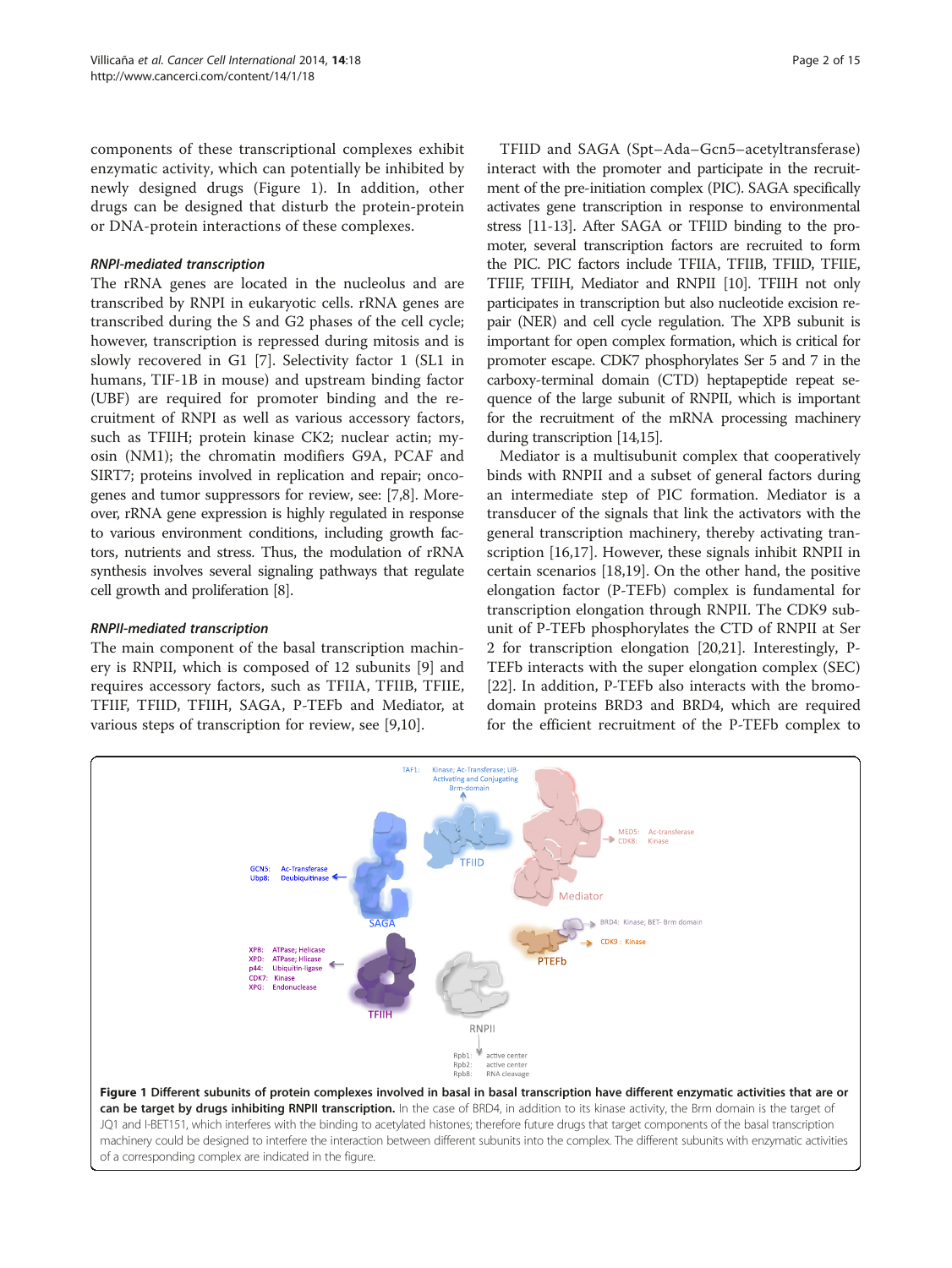the promoter and the activation of transcription elongation through binding to acetylated histones [\[23,24\]](#page-11-0). Recently, it was demonstrated that BRD4 is a kinase that phosphorylates Ser 2 of the RNPII CTD domain, suggesting a direct role for BRD4 in transcription elongation [[25](#page-11-0)].

#### Cancer cells require high levels of transcription

Transformed cells require active transcription for proliferation and survival. Certain oncogenes, ribosomal genes and components of the transcriptional machinery are overexpressed in tumor cells to maintain proliferation [[8,26,27\]](#page-11-0). For RNPI transcription, increased rRNA synthesis is associated with uncontrolled cancer cell proliferation. In fact, enhanced RNPI activity triggers nucleoli enlargement, a marker of aggressive cancer cells associated with a poor prognosis [[28\]](#page-11-0). In addition, RNPII transcription is required to support the high demand of the transcripts, including oncogenes and anti-apoptotic factors, which is necessary for the maintenance of rapid growth and apoptosis resistance (Figure 2). For example, RNPII increases the global transcription of the majority of genes expressed in the cell through P-TEFb, which is important for maintaining the transformed phenotype [[29,30\]](#page-11-0). Likewise, RNPIII activity is increased in tumor cells compared with normal cells, and the overexpression of BRF2, a RNPIII factor, is associated with several cancers [\[27](#page-11-0)].

Interestingly, the depletion of Xist RNA, involved in mammalian X-chromosome inactivation, induces hematological cancer in mice due to the increased expression of Xspecific transcripts that are potentially associated with carcinogenesis [[31](#page-11-0)]. In this work, Xist RNA depletion induces genome-wide alterations given that X-chromosome reactivation enhances transcription of X-specific transcripts, suggesting that Xist RNA is a cancer suppressor in vivo. Additionally, cancer cells can modulate their transcriptome and physiology to enhance survival and proliferation under stress conditions. This notion was demonstrated for heat shock factor 1 (HSF1), which drives a transcriptional program different from the heat shock supporting oncogenic processes, including protein folding, stress response, cell cycle and signaling genes, to maintain highly malignant human cancers [[32\]](#page-11-0). These findings highlight the important role of transcription in maintaining the transcript supply of cancer cells.

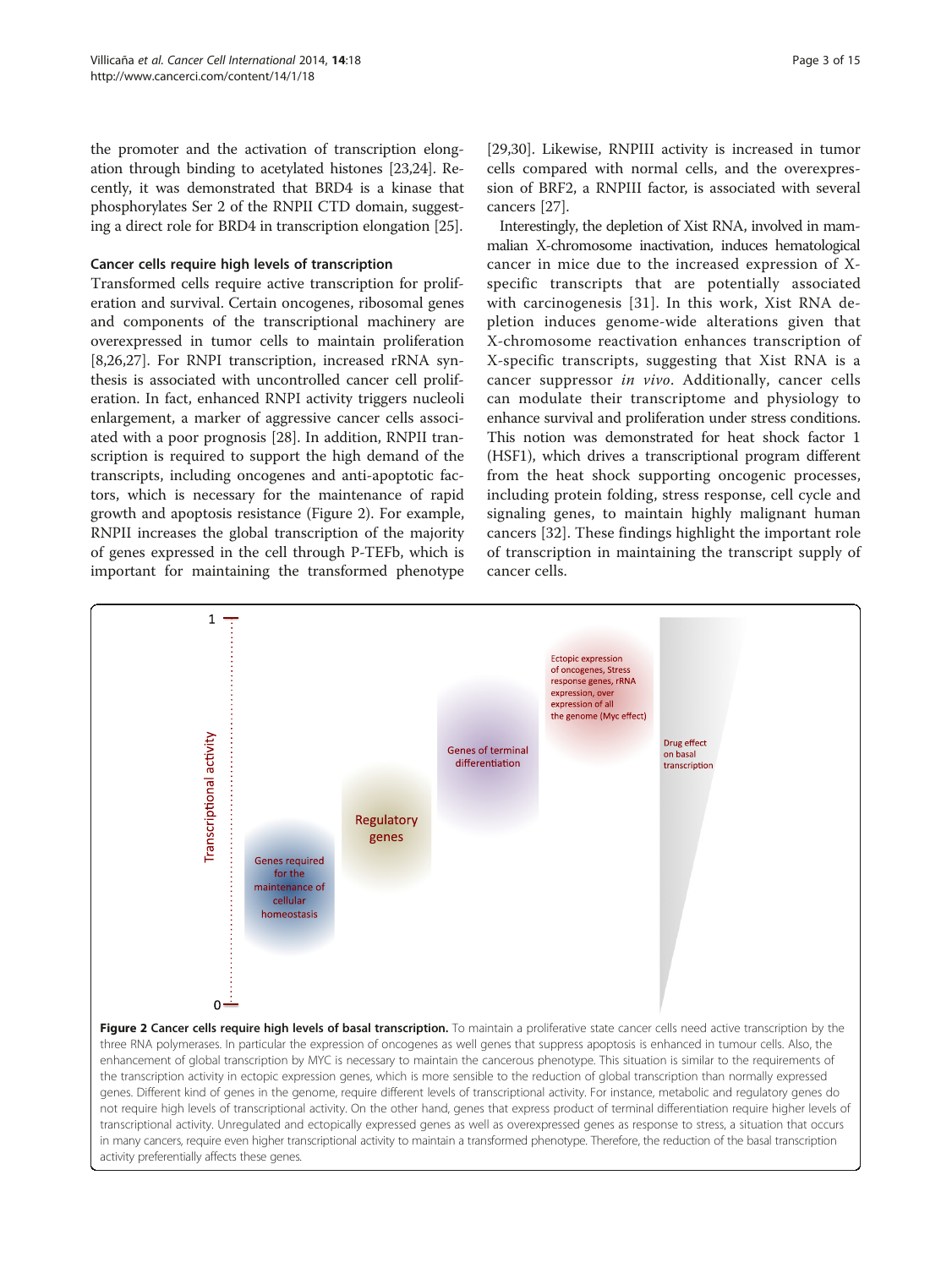#### Transcription inhibitors

Drugs that potentially target the basal transcription machinery components could preferentially affect highly proliferative cells. Various components targeted by drugs include cyclin-dependent kinases (CDKs), RNA polymerases or components of associated transcriptional complexes.

# CDK and kinases

Several CDKs that participate in RNPII transcription are targets for global transcription inhibition. CDK7 is a component of the basal transcription factor TFIIH that phosphorylates Ser 5 and 7 in the C-terminal domain (CTD) heptapeptide repeat sequence of the large subunit of RNPII, which is important for promoter escape and the recruitment of the mRNA processing machinery during transcription. CDK7 is a target of global transcription inhibition [\[14](#page-11-0),[15\]](#page-11-0). Additionally, CDK9, a component of P-TEFb, phosphorylates the CTD of RNPII at Ser 2 for transcription elongation [\[20,21\]](#page-11-0). Thus, many drugs target CDKs given that CDKs are deregulated in cancer cells. Mechanistically, CDK inhibitors compete with ATP at the enzyme active site. Therefore, CDK inhibition results in RNPII hypophosphorylation [[33](#page-11-0)]. Although CDK inhibitors affect the activity of CDK7, CDK8 and CDK9, most drugs have affinities for several targets, including CDKs not related to transcription and other kinases (see Table [1\)](#page-4-0) [[34\]](#page-11-0).

The most commonly used transcription inhibition drugs are flavopiridol and DRB. The flavone flavopiridol is a potent CDK9 inhibitor with a  $k_i$  of 3 nM. In addition, flavopiridol inhibits CDK8 with a  $k_i$  of 18 nM [\[35,64](#page-12-0)]. In chronic lymphocytic leukemia (CLL), flavopiridol cytotoxicity is associated with transcription inhibition mediated by the anti-apoptotic factor Mcl-1 [\[64\]](#page-12-0). In addition, flavopiridol is highly toxic, causing severe side effects and acute lysis tumor syndrome [[34,](#page-11-0)[65](#page-12-0)]. In fact, it was recently reported that flavopiridol induces double strand breaks (DSBs), explaining the drug's toxicity [\[47\]](#page-12-0). DRB (5,6-dichloro-1-β-D-ribofuranosylbenzimidazole) is an adenosine analog that specifically inhibits CDK9 and moderately inhibits CDK7 and CDK8, disrupting initiation and elongation [\[33,](#page-11-0)[66](#page-12-0)]. DRB is widely used as a transcription inhibitor and to measure transcription rates given its rapid uptake; however, it is not used to treat cancer [[33](#page-11-0)].

The isoquinolinesulphonamide derivatives H-7 and H-8 inhibit transcription elongation, inducing RNPII dephosphorylation [\[36\]](#page-12-0). However, these compounds belong to a broad spectrum of protein kinase inhibitors that target other kinases, such as PKC, PKA and PKG, with affinities similar those reported for CDK7, CDK8 and CDK9 [[35,67](#page-12-0)]. Isoquinoline compounds are widely used to inhibit signaling pathways to elucidate signal transduction

mechanisms; these compounds are typically not employed for cancer treatment [\[68](#page-12-0)].

Other CDK inhibitors exhibit cytotoxicity due to the transcriptional inhibition of anti-apoptotic proteins [\[34](#page-11-0)]. A number of these drugs are currently approved for cancer treatment, and others are currently being explored in clinical trials for various malignancies (Table [1\)](#page-4-0). Transcription inhibitors can also downregulate genes involved in angiogenesis and metastasis. For example, the antiangiogenic properties of flavopiridol and SNS-032 are partially attributed to the downregulation of VEGF mRNA and protein, the most potent tumor angiogenic factor [[69-71\]](#page-12-0).

Other novel compounds exhibit promising antitumor activity and display lower toxicities compared with traditional inhibitors. CDKI-71 is a novel CDK9 inhibitor that displays a high affinity for CDK9 ( $k_i = 6$  nM), similar to flavopiridol. In fact, CDKI-71 induces apoptosis by downregulating the anti-apoptotic factor Mcl-1 in various cancer cell lines with minimal effects in normal fibroblasts and B and T-cells. Interestingly, CDKI-71 triggers apoptosis in several cancer cell lines with heterogeneous genetic backgrounds, including Rb and p53 mutations, suggesting that cell death is p53-independent [\[47](#page-12-0)]. Given that several tumors harbor p53 mutations, the activation of p53 independent cell death pathways represents a promising option to induce apoptosis in these tumors. Ibulocydine is a CDK inhibitor pro-drug that targets CDK7 and CDK9, thereby triggering apoptosis. The apoptotic effects of ibulocydine result in the downregulation of expression of anti-apoptotic factors, including Mcl-1, XIAP and survivin. Ibulocydine is currently under investigation and has exhibited promising results. For example, ibulocydine induces apoptosis without toxic side effects in mouse xenografts of hepatocellular carcinoma (HCC) [\[72\]](#page-13-0).

Other compounds, such as hypericin, rottlerin and SP600125, are kinase inhibitors that inhibit transcription. The mechanisms of action for each drug have not been described. However, these drugs inhibit TBP phosphorylation during elongation, and SP600125 also inhibits phosphorylation at Ser 2 and 5 of the CTD of RNPII [\[73\]](#page-13-0). Similar to other drugs, these compounds also have additional targets. Hypericin inhibits epidermal growth factor, PKC and MAP kinase [[74,75\]](#page-13-0), whereas rottlerin inhibits PRAK and MAPKAP-K2 [[76](#page-13-0)]. SP600125 inhibits JNK [[77](#page-13-0)]. These drugs only have been characterized at the biochemical level; thus, research involving in vivo models should be explored. Wogonin, a flavone isolated from Scutellaria baicalensis, was recently identified as a novel compound. Wogonin inhibits CDK9 and blocks the phosphorylation of the CTD of RNPII. Wogonin induces apoptosis and suppress growth in several cancer cell lines and human cancer xenografts, respectively. The antitumor properties of wogonin reduce RNA synthesis and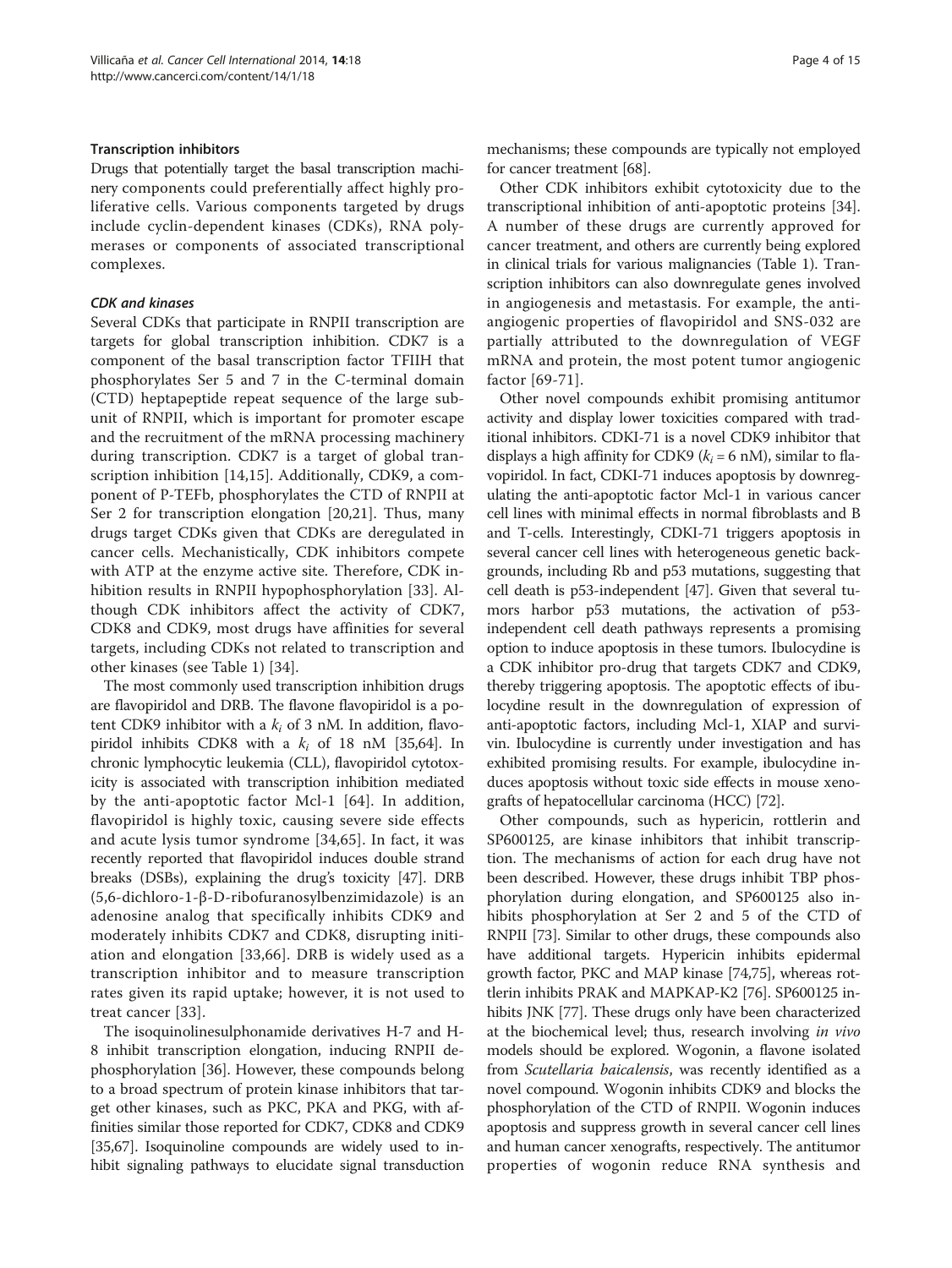# <span id="page-4-0"></span>Table 1 Drugs targeting proteins involved in transcription

| Drug                       | <b>Target</b>    | <b>Mechanism of action</b>                                                                                                         | Class gene<br>inhibited                   | Other targets                                              | <b>Cancer treatment</b>                                                                                        | <b>References</b> |
|----------------------------|------------------|------------------------------------------------------------------------------------------------------------------------------------|-------------------------------------------|------------------------------------------------------------|----------------------------------------------------------------------------------------------------------------|-------------------|
| $H-7$                      |                  | CDK7, CDK8, CDK9 Reduce levels of phosphorylated RNP III inhibiting<br>elongation                                                  | $\parallel$ . $\parallel$                 | <b>PKC</b>                                                 | Only research                                                                                                  | $[35 - 38]$       |
| H-8                        |                  | CDK7, CDK9, CDK8 Reduce levels of phosphorylated RNP II inhibiting<br>elongation                                                   | $\parallel$ . $\parallel$                 | PKA, PKC, PKG, MLCK Only research                          |                                                                                                                | [29,30]           |
| AT8319                     | CDK9             | Inhibits RNP II phosphorylation on Ser 2 disrupting II<br>transcription elongation                                                 |                                           | <b>ND</b>                                                  | MM, advanced solid tumors, and refractory non-Hodgkin's<br>lymphoma                                            | $[34]$            |
| Dinaciclib/<br>SCH-727965  | CDK9             | Inhibits RNP II phosphorylation on Ser 2 disrupting I, II<br>transcription elongation. Impaired rRNA processing                    |                                           | CDK1, CDK2, CDK4,<br>CDK5, CDK7                            | Solid tumors, hematologicalmalignancies, MM, melanoma,<br>plasma cell neoplasia                                | [33, 34]          |
| RGB-286638                 | CDK <sub>9</sub> | Inhibits Ser 2 phosphorylation of RNP II disrupting<br>transcription elongation                                                    | $\parallel$                               | CDK1, CDK2, CDK4,<br>CDK5, CDK6, CDK7                      | Hematological malignancies                                                                                     | $[34]$            |
| R547                       | CDK9             | Inhibits Ser 2 phosphorylation of RNP II disrupting<br>transcription elongation                                                    | $\parallel$                               | CDK1, CDK2, CDK4,<br>CDK5, CDK7                            | Solid tumors                                                                                                   | [34, 39]          |
| P276-00                    | CDK9             | Inhibits transcription elongation                                                                                                  | $\mathbb{I}$                              | CDK1, CDK4                                                 | MM, breast, pancreas, melanoma, MCL, HNSCC                                                                     | $[34]$            |
| <b>DRB</b>                 | CDK9             | Inhibits RNP II phosphorylation on Ser 2. Impaired<br>rRNA processing                                                              | $\parallel$ . $\parallel$                 | CDK2, CDK4, CDK7,<br>CDK8, casein kinase I<br>and II       | Only Research                                                                                                  | [33,34,40]        |
| Roscovitine/<br>Seliciclib | CDK7 and CDK9    | Acts as a competitor for ATP binding inhibiting<br>kinase activity and Ser 5 phosphorylation or RNP II<br>Inhibits rRNA processing | $\parallel$ . $\parallel$                 | Cdc2, CDK2, CDK5,<br>Erk1, Erk2, Dyrk,<br>piridoxal kinase | Breast, solid tumors, B-cell malignancies, non-small cell lung [33,41-43]<br>cancer, and nasopharyngeal cancer |                   |
| ARC                        | CDK9             | Inhibits phosphorylation Ser 2 and Ser 5 of RNP II<br>inhibiting transcription elongation                                          | - II                                      | <b>PKC</b>                                                 | CLL, ALL, hairy cell leukaemia                                                                                 | [5, 44]           |
| ZK 304709                  | CDK7, CDK9       | Inhibits RNP II phosphorylation on Ser 2.                                                                                          | $\mid \mid$                               | CDK1, CDK2, CDK4,<br>VEGFR1-3, PDGFR-ß,<br>$F$ It-3        | Relapsed and/or refractory tumors                                                                              | $[45]$            |
| Wogonin                    | CDK9             | Inhibits RNP II phosphorylation on Ser 2.                                                                                          | $\mathbb{H}$                              | CDK7                                                       | Xenografts                                                                                                     | $[46]$            |
| <b>CDKI-71</b>             | CDK9             | Inhibits RNP II phosphorylation on Ser 2.                                                                                          | $\mathbb{I}$                              | CDK1, CDK2, CDK7,<br>CDK <sub>6</sub>                      | Under evaluation in cancer cell lines                                                                          | $[47]$            |
| Flavopiridol               | CDK9, CDK8       | Inhibits phosphorylation of Ser 2 in CTD of RNPII<br>and interrupts RNA elongation; impaired rRNA<br>processing                    | $\parallel$ , $\parallel$                 | CDK1, CDK2, CDK4,<br>EGFR, ERK1                            | CLL, MM, MCL, indolent B-cell non-Hodgkin's lymphomas,<br>CDK6, CDK7, PKC, Src, germ line tumor, melanoma, ALM | $[33-35,48]$      |
| SNS-032                    | CDK9             | Inhibits Ser 2 phosphorylation of RNP II disrupting<br>transcription elongation                                                    | $\mathbb{I}$                              | CDK2, CDK7, GSK3                                           | CLL, ALL, MM                                                                                                   | [34, 45]          |
| AT7519                     | CDK9             | Inhibit RNP II phosphorylation of Ser 2 and 5                                                                                      | $\mathbb{I}$                              | CDK2, CDK4, CDK5,<br>GSK-3                                 | MM, solid tumor                                                                                                | [34,45,49]        |
| CX-5461                    | SL1 complex      | Disrupts formation of SL1-rDNA complex                                                                                             |                                           | ND.                                                        | Lymphoma and leukemia human cancer xenograft model                                                             | [3, 671]          |
| a-amatinin                 | RNP II and III   | Binds to the largest subunit of RNP II and RNP III                                                                                 | ,                                         | ND.                                                        | None due to hepatotoxicity                                                                                     | [33,50]           |
| TAS-106                    | RNA polymerases  | Ribonucleoside Inhibits RNA polymerases                                                                                            | $\parallel$ , $\parallel$ and $\parallel$ | <b>ND</b>                                                  | Solid tumors                                                                                                   | [51, 52]          |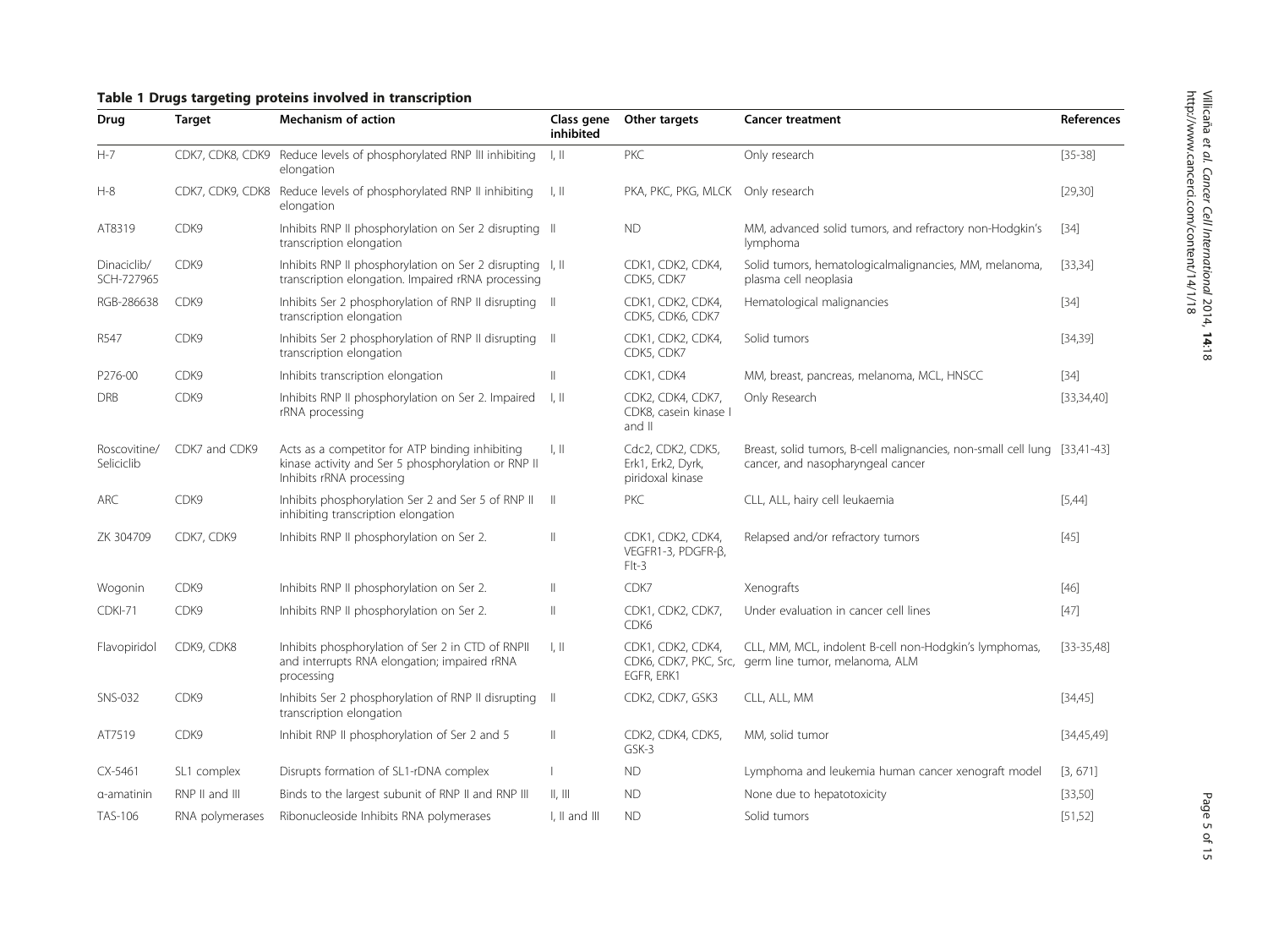# Table 1 Drugs targeting proteins involved in transcription (Continued)

| Triptolide                  | XPB subunit of<br><b>TFIIH</b> | Inhibits RNP I and II by inhibiting XPB ATPase<br>activity. It triggers RNP II degradation | I. II | Polycystin-2 calcium<br>channel, ADAM10. | Leukemia, myeloma, lymphoma, cholangiosarcoma,<br>hepatocelular, cervical, pancreatic, gastric and oral cancer,<br>anaplastic thyroid carcinoma | $[33, 39, 53 - 55]$ |
|-----------------------------|--------------------------------|--------------------------------------------------------------------------------------------|-------|------------------------------------------|-------------------------------------------------------------------------------------------------------------------------------------------------|---------------------|
| <b>BMH-21</b>               | RNA polymerase I               | Degradation of the RPA194 subunit of the RNA<br>polymerase I                               |       | Induce p53                               | Melanoma                                                                                                                                        | $[56]$              |
|                             | XPB subunit<br>of TFIIH        | Promotes XPB degradation                                                                   |       | Antagonist of<br>aldosterone             | Sensitizes carcinoma cells to cis- platinium                                                                                                    | [57]                |
| JQ1 and I-<br><b>BET151</b> | BRD3 and BRD4                  | Displace BRD3 and BRD4 from chromatin                                                      |       | <b>ND</b>                                | Multiple myeloma, leukaemia, lymphoma and lung<br>adenocarcinoma in animal models                                                               | $[57-63]$           |

Abbreviations: ND, non detected; CLL, chronic lymphocytic leukemia; ALL, acute lymphocytic leukemia; AML, acute myeloid leukemia, CML, chronic myelogenousleukemia; HNSCC, head and neck squamous cell carcinoma; MCL, mantle cell lymphoma; MM, multiple myeloma.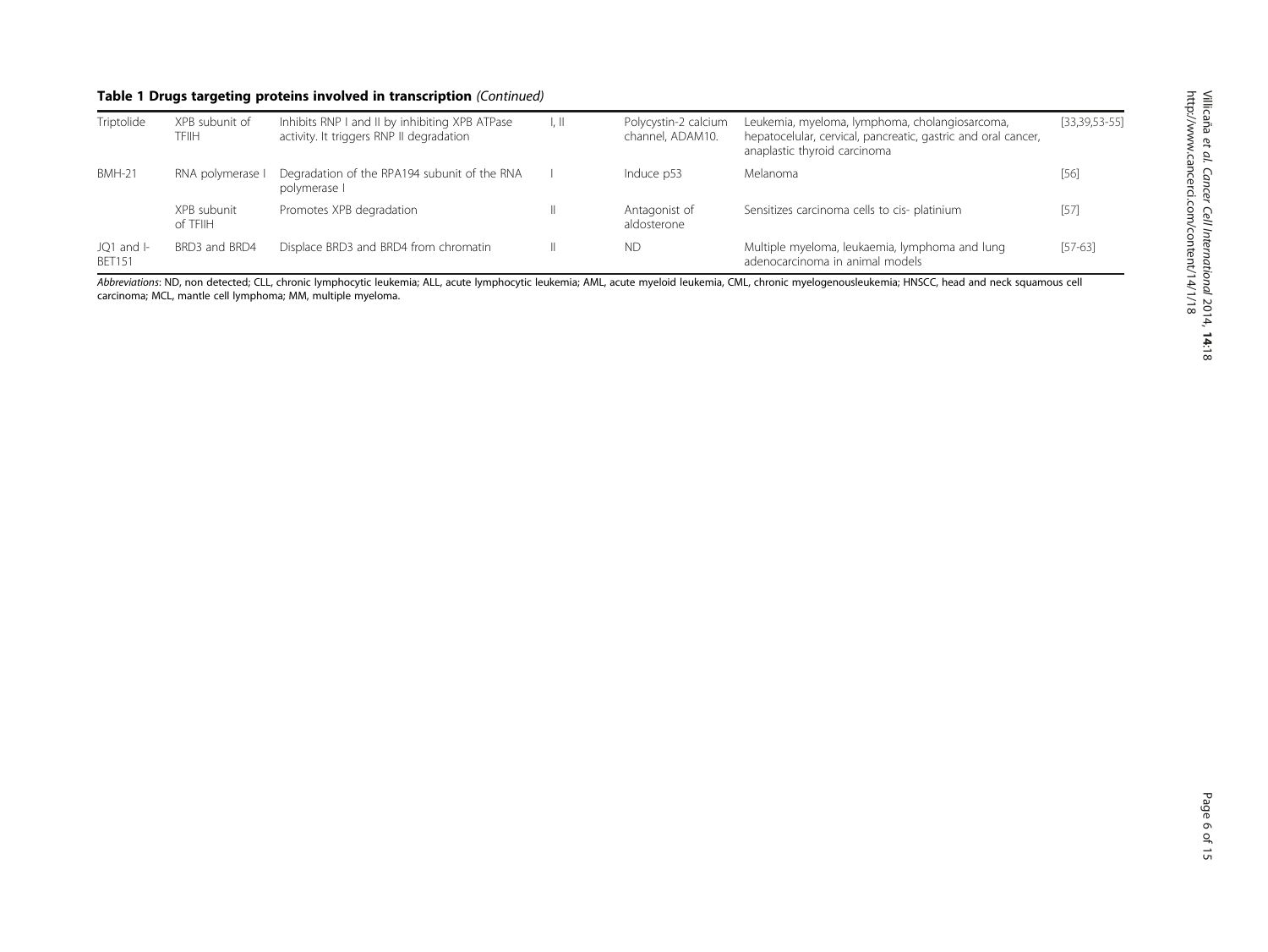downregulate Mcl-1 in a fashion that primarily affects malignant versus normal T-cells [\[46\]](#page-12-0).

#### RNP enzymes

Although the expected targets for transcription inhibition are RNP enzymes, only a few drugs that directly affect these enzymes have been described. To date,  $\alpha$ amanitin and TAS-106 are two drugs that directly target RNP enzymes and inhibit transcription. α-amanitin is a cyclic octapeptide isolated from Amanita mushrooms that is extremely toxic. α-amanitin inhibits RNPII and III but not RNPI. RNPII is more sensitive to α-amanitin compared with RNPIII, which is a hundred-fold less sensitive than RNPII. The mechanism of action for αamanitin involves binding to RNA polymerase to prevent DNA and RNA translocation, but α-amanitin does not affect nucleotide entry and RNA synthesis [\[33](#page-11-0)]. Although α-amanitin is an effective and specific transcription inhibitor, it is not used in cancer treatment due to high hepatotoxicity [\[50](#page-12-0)].

TAS-106 (1-(3-C-ethynyl-b-D-ribo-pentofuranosyl)cytosineECyd) is a cytidine analog that exhibits potent cytotoxic and anti-tumor properties against solid tumors. TAS-106's main mechanism of cytotoxicity is inhibition of RNPI-, II- and III-mediated RNA synthesis, thereby inducing apoptosis [[78](#page-13-0)]. TAS-106 reduces the transcription of several factors required for survival. For example, TAS-106 induces apoptosis in radiation-resistant solid tumor cells through the depletion of hypoxia-inducing factor (HIF- $\alpha$ ) [[79](#page-13-0)]. In addition, TAS-106 also triggers apoptosis in cancer cells by reducing DSBs repair via BRCA2 transcript depletion [[51](#page-12-0)].

Recently, a study reported that BMH-21, a compound that is a potent p53 activator and DNA intercalator at GC rich regions, which are abundant in the rRNA genes promoter, induces the degradation of the RPA194 subunit of RNPI, the largest RNPI subunit [[56\]](#page-12-0). As a consequence, reduced rRNA synthesis generates a potent anticancer effect [[56\]](#page-12-0). This effect is independent of p53 and opens the possibility that this drug may be used in cancer treatment. However, it is important to determine the effect of BHM-21 on other GC-rich regions in the genome, such as GpC islands.

#### Associated transcriptional complexes

Transcription can be disrupted via targeting of associated transcriptional complex components. Triptolide is a diterpene triepoxide that covalently binds to the XPB subunit of TFIIH and inhibits its ATPase activity. This action disrupts the opening of double-stranded DNA for RNPII transcription and repair as well as RNPI transcription [\[53,](#page-12-0)[80](#page-13-0)-[82](#page-13-0)]. In fact, triptolide cytotoxicity is associated with the transcriptional inhibition of anti-apoptotic factors and the induction of apoptotic factors [\[83\]](#page-13-0). Triptolide has been widely used for the treatment of various cancers with promising outcomes (See Table [1\)](#page-4-0). In Drosophila, triptolide phenocopies mutations in TFIIH subunits, inducing apoptosis in the wing discs. Interestingly, apoptosis is enhanced in p53 deficient cells by JNK pathway activation [[84](#page-13-0)]. This finding is interesting as the majority of solid tumors harbor mutations in p53 or components of the p53 pathway, suggesting that triptolide potentially induces apoptosis via JNK in these malignancies. In addition, TFIIH also participates in RNPImediated transcription, and triptolide inhibits RNPI elongation [[54](#page-12-0)]. Therefore, triptolide not only affects TFIIH in RNPII transcription but also affects rRNA synthesis. With regard to the XPB subunit of TFIIH, a recent small molecule screen identified spironolactone (SP) as a compound that inhibits nucleotide excision repair (NER) [\[57](#page-12-0)]. Intriguingly, SP promotes XPB degradation via ubiquitination and the proteasome. Therefore, SP affects both NER and RNPII-mediated transcription. In this work, the authors focused on the role of SP in potentiating the effect of platinum in the induction of NER in cancer cells; however, SP is also a compound that may be used to treat cancer by inhibiting RNPII transcription, similar to triptolide.

BRD4 inhibition by JQ1 is an emerging and relevant target for the treatment of various cancers. JQ1 is a thieno-triazolo-1,4-diazepine that displaces BET bromodomains from chromatin through competitive binding to the acetyl-lysine recognition pocket, preventing BRD4 reader activity [[58](#page-12-0)]. JQ1 reduces c-MYC or FOSL1 transcription in multiple myeloma, leukemia, lymphoma and lung adenocarcinoma models [[59-61\]](#page-12-0). However, recent evidence indicates that BRD3 and BRD4 exhibit a more generalized effect on gene expression than previously suggested; therefore, the inhibition of these factors has a generalized effect on RNPII transcription [\[30](#page-11-0)]. In addition, the GSK12015A (I-BET151) inhibitor developed by GlaxoSmithKline (GSK) displaces BRD3 and BRD4 from chromatin. This action causes the downregulation of BCL-2, MYC and CDK6, thereby inducing cell cycle arrest and apoptosis in leukemia models [\[62](#page-12-0)].

CX-5461 is another potent and selective drug that inhibits rRNA transcription by targeting RNPI basal machinery. CX-5461 specifically inhibits rRNA synthesis by directly preventing the interaction between the SL1 complex and rDNA. CX-5461 does not affect RNPII transcription and DNA replication [[85\]](#page-13-0). Interestingly, CX-5461 induces autophagic cell death in solid tumor cancer cells, whereas it induces apoptotic cell death in hematological malignancies [\[3](#page-11-0)[,85\]](#page-13-0). Moreover, CX-5461 exhibits potent anti-tumor effects in murine xenografts [[3](#page-11-0)].

#### Significance of transcription inhibition in cancer treatment

One key of successful therapy is the identification of critical nodes in the oncogenic network that can be inhibited to promote tumor growth cessation by apoptosis, differentiation,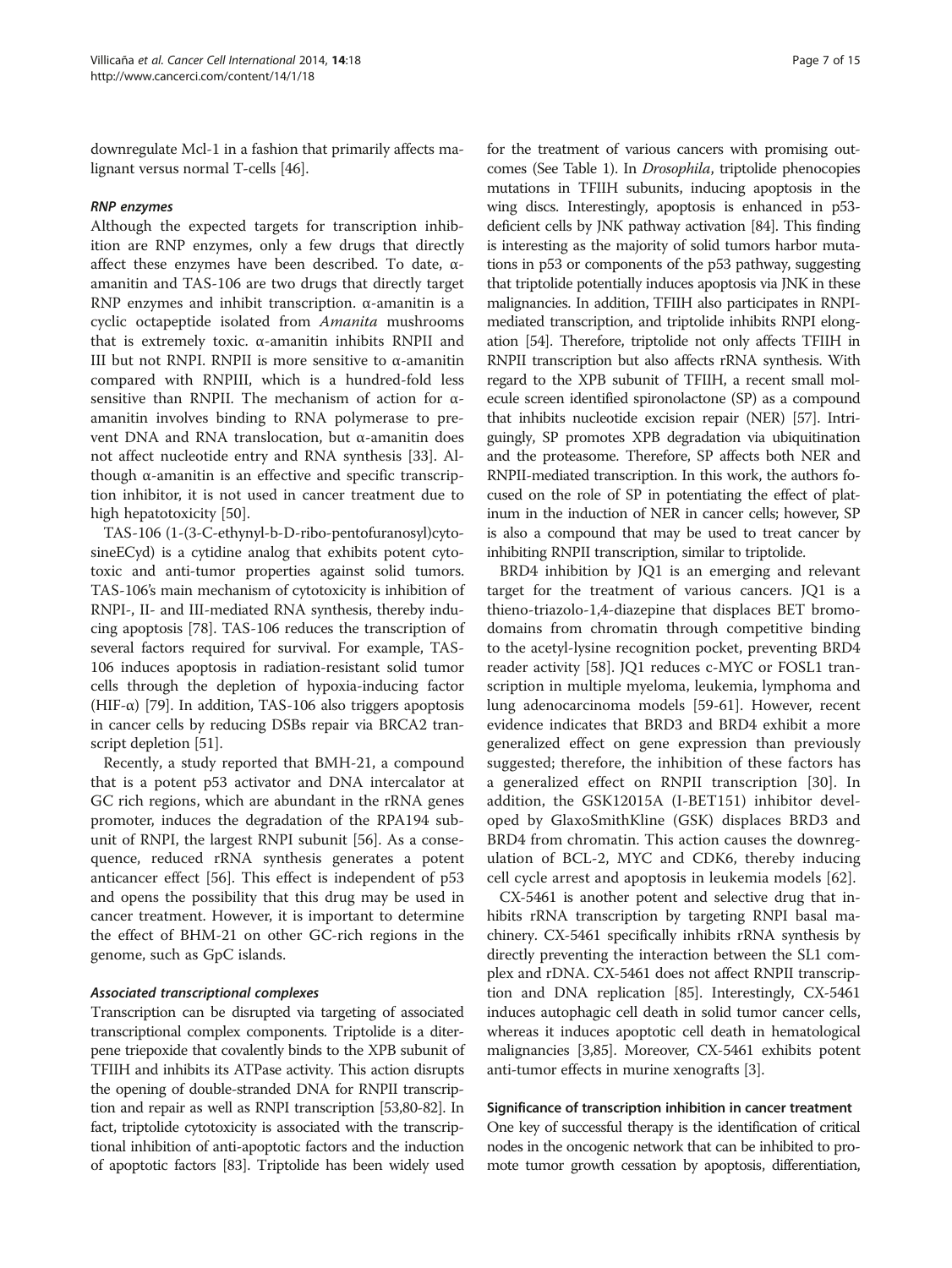necrosis or senescence. Several findings suggest that cancer cells require high transcription rates and harbor mutations or genetic backgrounds that favor enhanced transcription to sustain growth. Several MLL translocations and components of the SEC complex, including P-TEFb, AF9 and ELL, have been described in various leukemias, suggesting that transcription is misregulated in leukemias [[22\]](#page-11-0). Likewise, CDK8 activity is also associated with the enhanced expression of genes regulated in response to serum and the Wnt/β-catenin pathway. In fact, CDK8 overexpression correlates with β-catenin deregulation in some colon cancers [\[86](#page-13-0)]. In addition, the importance of transcription inhibition is underscored by the notion that tumor cells are more sensitive to apoptosis than normal cells. This fact has been demonstrated in several models and tumor cell types [[3-6](#page-11-0)]. Thus, the transcription machinery is an attractive putative target in cancer treatment because its specific tumor cell activity offers the possibility of directly attacking cancer cells and reducing the damage to healthy tissues.

The use of selective inhibitors for the transcriptional machinery offers advantages as these agents are considered less genotoxic to non-tumor cell populations compared with commonly used chemotherapy or radiation. This observation is important because a transcription inhibitor that specifically kills cancer cells may have a reduced incidence of secondary tumors compared with genotoxic agents that also affect normal cells. For example, chronic exposure to cisplatin leads to the development of resistance in patients and mouse models, and it has been demonstrated that enhanced damage repair contributes to tumor progression [[87\]](#page-13-0).

Initially, transcription-based therapies were primarily used to inhibit specific oncogenes or key genes required for tumor growth and survival. However, the use of these drugs was limited because the heterogeneity of some tumors allowed for the survival of cancer cell populations. For example, some tumors contain large hypoxic regions, which are generally are resistant to chemotherapy and radiation. Reduced MYC levels have been demonstrated in colon cancer cell lines. Reduced MYC expression is associated with survival because MYC is overexpressed and induces apoptosis in regions with poor energy supply [[88](#page-13-0)]. In contrast, HIF is upregulated and contributes to survival in hypoxic tumors [[89\]](#page-13-0). In these tumor conditions, exclusive MYC targeting is insufficient because each population exhibits different metabolic conditions; however, by targeting general transcription, highly expressed genes, such as MYC and HIF, can be repressed in various cell populations. Inhibitors can also repress transcription through the inhibition of kinases that regulate transcription factors or coactivators in specific tissues. For example, CDK9, which regulates the androgen receptor through direct phosphorylation

and downregulation, decreases AR-transcription and proliferation genes in prostate cancer [[90](#page-13-0)].

In addition, transcriptional inhibition also sensitizes stem cell populations that are generally chemoresistant. CDK8 and CDK9 are required for the maintenance of undifferentiated states of tumor embryonic stem cells [[91,92](#page-13-0)]. CDK8 regulates the expression of a subset of genes involved in pluripotency. Moreover, CDK8 activity is partially mediated by MYC, indicating that additional independent mechanisms for the maintenance of undifferentiated states in tumors and stem cells exist. Thus, the loss of CDK8 induces differentiation. Similarly, JQ1-mediated BRD4 inhibition induces apoptosis in leukemic stem cells (LSC), which maintain and propagate the disease and are resistant to conventional chemotherapies [\[93](#page-13-0)]. Although JQ1 represents a powerful tool for the elimination of resistant cancer cells, its negative effects on the normal stem cell population must be evaluated to determine toxicity.

On the other hand, the lack of knowledge regarding the regulation of certain genes could generate different outcomes for the same treatment in clinical trials. For example, MYC is overexpressed in several tumors; however, MYC is surprisingly involved in the repression of integrins, which are required for breast cancer cell invasion and motility. This finding suggests that MYC inhibition is contraindicated in certain tumors [[47](#page-12-0)]. A gene can possess oncogene or suppressor functions dependent on the context.

Regardless of the nature of tumorigenic signal, the transcription of certain oncogenic events can be disrupted by transcription inhibition, and therefore the transcriptional consequences cannot be predicted. Several recent findings suggest mechanisms involved in sensitization, which will be described in the following section.

#### Mechanisms of sensitization

Normal and tumor cells require transcription for survival. So, how does transcription inhibition lead to apoptosis in cancer cells? Transcription inhibition induces apoptosis by four possible mechanisms: altering the balance of apoptotic and anti-apoptotic factors to favor apoptosis, activating p53 and promoting its translocation to mitochondria, inhibiting DNA replication and promoting the accumulation of aberrant proteins in the nucleus [\[94\]](#page-13-0). Supporting the first mechanism, the mRNAs of many anti-apoptotic factors have short half-lives. The transcripts of oncogenes and regulators of proliferation also have reduced half-lives. Thus, although transcription inhibitors affect global mRNAs synthesis, oncogene transcripts may be more rapidly downregulated than other transcripts due to the rapid turnover of these mRNAs. Moreover, transcription inhibitors potentially interrupt the transcriptional program directed by these oncogenes, thereby disrupting the tumor's physiological state [\[95\]](#page-13-0).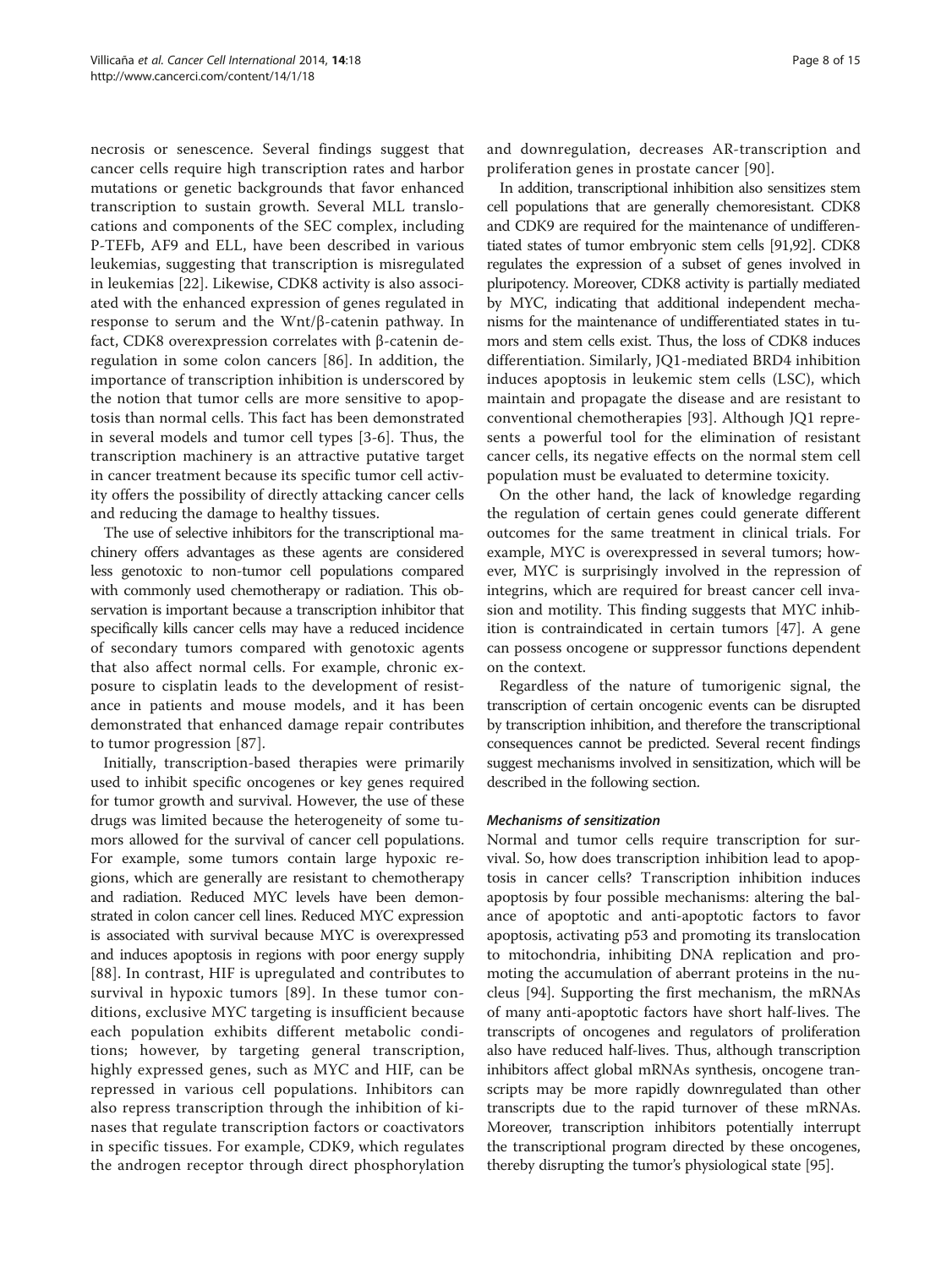<span id="page-8-0"></span>In Drosophila, the ectopic expression of various genes can be suppressed in a background that is partially deficient in transcription or by the pharmacological inhibition of transcription without affecting the proper expression of host genes [\[96,97\]](#page-13-0). Similar to this artificial overexpression system, oncogenes that are frequently overexpressed in cancer cells can be suppressed via transcription inhibition without affecting other genes (Figure 3). For example, various transcriptional inhibitors induce the downregulation of anti-apoptotic proteins, such as Mcl-1, XIAP and survivin [\[34\]](#page-11-0), or oncogenes, such as MYC, without disrupting the transcription of normal genes in cancer cell lines [[53,59\]](#page-12-0). Additionally, triptolide induces apoptosis by downregulating Bcr-Abl in K562 cells [[98](#page-13-0)] or MYC in non-small lung cancer cells [[83](#page-13-0)]. In addition to oncogenes, the class of genes called non-oncogenes significantly contributes to tumor survival; however, non-oncogenes do not induce cell transformation. Several non-oncogenes have been identified in a variety of tumors, where they are generally overexpressed [\[99,100\]](#page-13-0). Transcription inhibition also can disrupt the overexpression of non-oncogenes that are essential for cancer cell survival. For example, Heat shock Factor 1 (HSF1) is involved in survival in several cancer cell lines. Cancer cells are more dependent on HSF1 than normal cells. HSF1 depletion only minimally impacts normal cell viability, whereas cancer cells are strongly



Figure 3 Transcription inhibitors affect differentially regulatory sequences of genes and trigger cell death in cancer cells. A) Transcription inhibitors differentially affect the regulatory sequences of genes and trigger cell death in cancer cells. This fact is related to requirement of transcription factors or coactivators recruited on regulatory sequences such as enhancers and promoters. Typical enhancers recruit several transcription factors and coactivators in order to enhance transcription of downstream gene; however, super-enhancer needs an excess of transcription than a typical enhancer, rendering the gene very sensitive to transcription perturbation. Similarly, transgene overexpression (whose promoter contain specific sequences for transactivators or specific cis elements), has been demonstrated to be affected by transcription inhibitors o genetic deficient in transcription [[94,95\]](#page-13-0). In all cases, the final result is the depletion of messenger RNAs mainly genes that showed a high level of expression such as oncogenes. **B)** Cancer cells are more sensitive to suffer cell death after exposition to transcription inhibitors compared with normal cells. As we have seen before, transcription inhibitors cause a depletion of messenger RNAs mainly oncogenes and overexpressed genes; however, because cancer cells are oncogene-dependent for survival, their depletion triggers cell death preferentially in cancer cells, while preserving normal cells. This principle represents a strategic point for designing drug that targets directly cancer cells.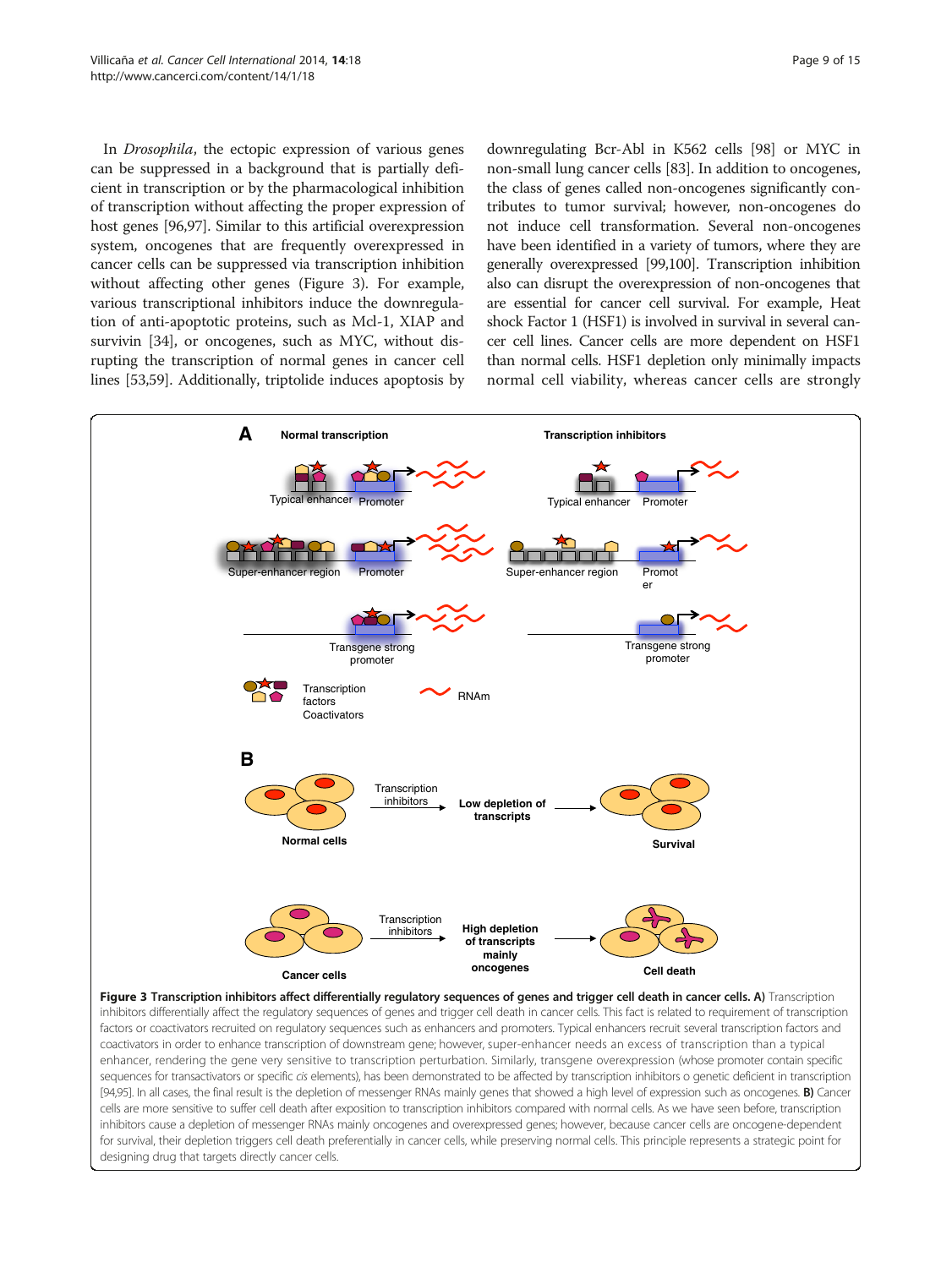affected by HSF1 depletion [[101\]](#page-13-0). In fact, triptolide induces cell death in pancreatic cancer cells via the inhibition of heat shock proteins [[102\]](#page-13-0). Thus, it is likely that HSF1 depletion in these cells results from the inhibition of general transcription.

How does an inhibitor of general transcription selectively exert its effects on certain genes? Studies suggest that the high levels of expression by transgenes or gain of function mutations are dependent on their promoter, and these proteins are affected when transcription is inhibited or compromised. Moreover, cis structures on DNA called super-enhancers have been identified in genes required for cell identity and involved in cancer [\[63](#page-12-0)[,103,104\]](#page-13-0) (Figure [3](#page-8-0)). Super-enhancers significantly increase the expression of associated genes compared with typical enhancers. Superenhancers are large DNA regions primarily occupied by mediator and other coactivators; therefore, super-enhancers are particularly sensitive to transcriptional perturbations that disrupt the transcriptional activity of genes associated with them. Indeed, the expression of Oct 4, a gene that contains a super-enhancer, is reduced in embryonic stem cells (ESC), inducing the downregulation of Mediator subunits [\[103\]](#page-13-0). More importantly, super-enhancers also have been identified in oncogenes, such as MYC, in multiple myeloma (MM) cells, and JQ1-mediated BRD4 inhibition causes MYC downregulation [\[63](#page-12-0)]. Given that superenhancers require several-fold more transcription factors than typical enhancers, these structures are exquisitely sensitive to transcription disruption. Thus, it is possible that transcriptional inhibition by several drugs preferentially triggers apoptosis in cancer cells that express more oncogenes than normal cells. Additionally, super-enhancers are not associated with housekeeping genes, and it is plausible that these genes are not downregulated after exposure to transcription inhibitors, such as JQ1, thereby generating a selective effect [\[103\]](#page-13-0).

In summary, transcription inhibition can interrupt transcriptional programs directed by key oncogenes or disrupt favorable growth conditions associated with the overexpression of non-oncogenes that contribute to survival and tumor progression.

# Challenges and limitations

#### Differential sensitivity of cancer cell lines

Transcription inhibition potentiates apoptosis and other types of cell death in tumor cells. However, studies have demonstrated differential responses to various drugs in a variety of cell lines and tumors. This differential sensitization might be dependent on a variety of factors, such as genetic background, tissue type or tumor heterogeneity. Thus, drugs must be evaluated experimentally to determine clinical efficacy.

Genetic background is a key factor responsible for the variable outcomes of chemotherapy. Triptolide treatment

in two prostate cancer cell lines revealed that LNCaP cells (androgen dependent) are more sensitive to triptolideinduced apoptosis than PC-3 cells (androgen independent) [[105\]](#page-13-0). These results indicate that different mechanisms are responsible for triptolide-induced apoptosis and that the genetic background of one cell line is more sensitive than the other. In addition, specific tumor mutations could be responsible for the differential responses. For example, DRB does not induce apoptosis in colon carcinoma cell lines with mutant p53 [\[106\]](#page-13-0). In fact, cells with p53 mutations are more chemoresistant [\[107](#page-13-0)]. With regard to tumor heterogeneity, this finding importantly indicates that random mutations in different cell populations within a tumor respond differently to the same treatment, thereby generating treatment-resistant populations. It is important to determine which factors are more effective in cancer stem cells to avoid the generation of secondary tumors. Numerous leukemia cell lines show differential sensitivities based on particular aberrations and genetic backgrounds. Exposure to the BRD4 inhibitor JQ1 sensitizes several leukemia cell lines but not the BCR/ABL1-positive chronic myelogenous leukemia cell line K562 [[108\]](#page-13-0).

In addition to genetic background, differences in the chemotherapy responses are dependent on the tissue type. For example, CX5461-treated solid tumor cancer cell lines display autophagy and senescence, not apoptosis. In contrast, CX5461 induces p53-dependent apoptotic cell death in hematological malignancies. However, no correlation exists between nucleolar stress and p53 status in solid tumor cell lines, indicating that the stress response is p53-independent [[62\]](#page-12-0). In hematopoietic tissues, such as B-cells, the induction of cell death is highly dependent on p53, and p53 mutations have been associated with poor prognosis in hematological malignancies [[109\]](#page-13-0). In contrast, other tissues, such as keratinocytes, are highly resistant to p53-dependent cell death, demonstrating a clear difference between tissues [\[110](#page-13-0)].

#### Unselective targets

Another interesting point to consider is unselectivity. In this review, we describe the transcription inhibitory activities of many drugs, but only a few drugs exhibit specific effects on transcription given that most drugs target several proteins. For example, most CDK inhibitory drugs exhibit a high affinity for numerous CDKs that are not involved in transcription and proteins that are not cyclins. This unselectivity does not distinguish the target's transcriptional activities from its additional functions. Unselectivity might cause side effects given the association with unspecific partners. Moreover, cytotoxicity may be induced by agents that generate DNA damage, such as flavopiridol [\[47\]](#page-12-0). Thus, the design of more specific drugs is a current challenge. However, structural information regarding the enzyme's active site or domains increasingly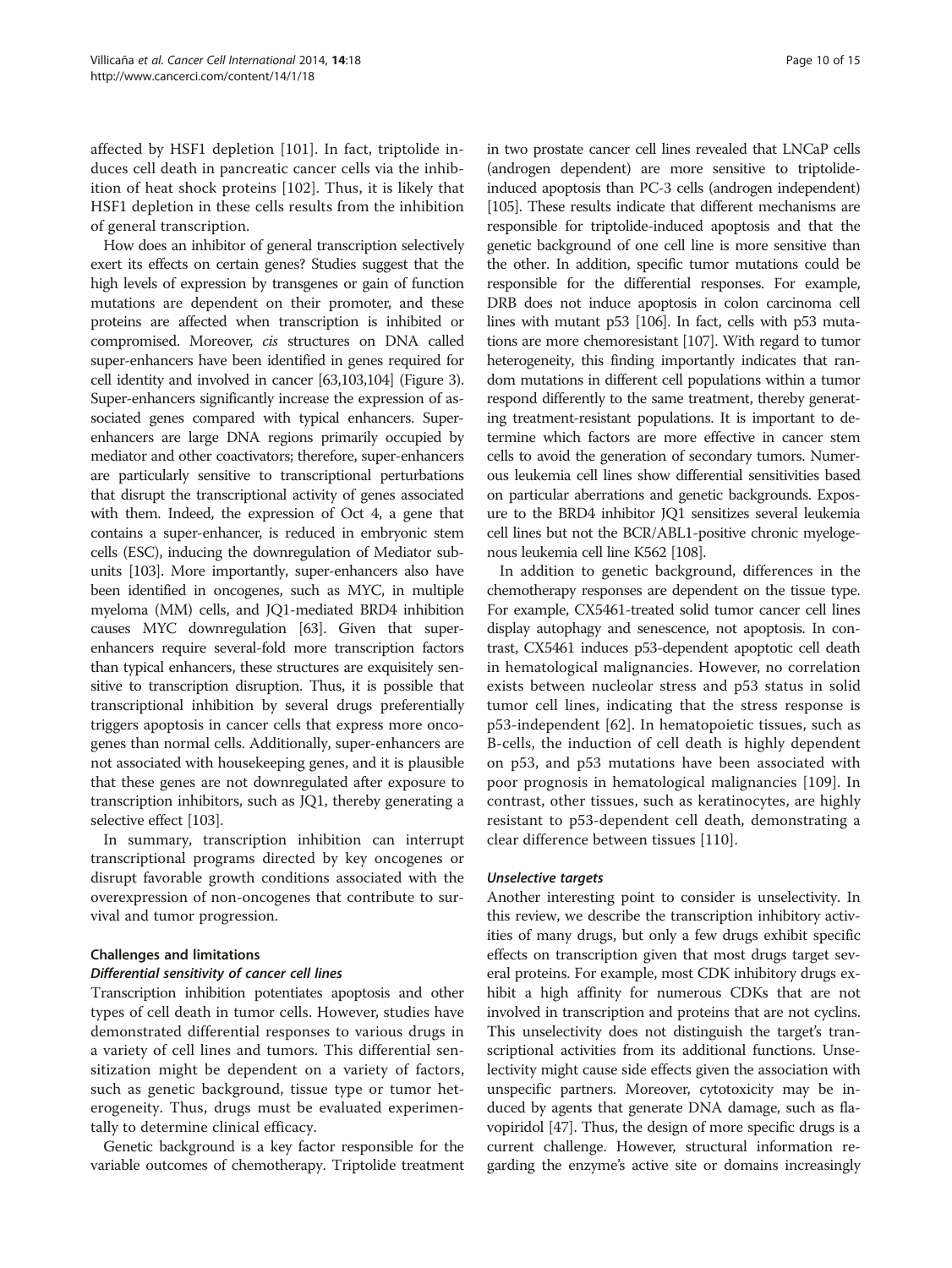aids in the development of small compounds with more specific inhibitory activity that disrupts protein-protein and/or DNA-protein interactions.

# Limitations

The targeting of transcriptional machinery represents an interesting mechanism to downregulate the key oncogenes driving tumorigenesis. However, transcription is an essential process that occurs in all living cells. Therefore, this strategy has several limitations. Whole organisms are comprised of several tissues and cell populations with different sensitivities to transcriptional perturbation. Specifically, the BRD4 inhibitor JQ1 disrupts cell specific factors in ESCs involved in pluripotency [\[103](#page-13-0)]. Therefore, it is important to determine whether targeting the transcription machinery affects the pluripotency of normal stem cell populations. JQ1 induces cell cycle arrest and apoptosis in AML cells; however, JQ1 only induces cell cycle arrest in normal bone marrow cells even when higher doses are administered [[93](#page-13-0)]. Likewise, JQ1 does not display myelosuppressive effects in several in vivo models [[59](#page-12-0)], suggesting that the cytotoxic effects are specific to acute myeloid leukemia (AML) cells. Nonetheless, the evaluation of results from long-term drug exposure is important to determine potential side effects in animal models and clinical trials.

The downregulation of certain proteins involved in transcription results in tumor suppression. For example, the downregulation of the MED-19 subunit of mediator in-hibits cell growth and migration in tongue cancer [[111](#page-13-0)], and CDK8 downregulation induces tumor cell differentiation [\[92\]](#page-13-0). Thus, mediator represents a putative target for drug inhibition. Recent work has shown that knockdown of the MED-12 subunit confers drug resistance in cancer cell lines by activating transforming growth factor (TGFβR2) [\[112\]](#page-13-0); the activation of TGF-βR2 appears to be a unique function of the MED-12 subunit because other subunits of mediator do not localize outside of the nucleus, suggesting a MED-12-independent function of mediator. In addition to transcription and repair, studies suggest that the XPD and XPB subunits of TFIIH also participate in the regulation of processes, such as chromosome segregation and mitotic spindle dynamic, respectively [\[113,114\]](#page-14-0). BRD4 participates in the regulation of Aurora B expression. Reduced Aurora B expression causes severe cytokinesis and abnormal centrosomes in keratinocytes and cancer cells, increasing genomic instability [\[115](#page-14-0)]. Thus, the targeted selection of certain components of the transcription machinery should be evaluated if inhibition disrupts essential processes independent of transcription, causing toxicity or side effects.

#### Combined and personalized therapy

The efficacy of transcription inhibitory drugs can be enhanced when combined with other treatments. Triptolide has been combined with several agents to significantly increase the apoptosis in several tumors using lower doses of the agents without increasing the side effects of chemotherapy [\[39\]](#page-12-0). JQ1 combined with Ara-C results in antileukemic effects in several AML malignancies [[93\]](#page-13-0). Various cancers are resistant to certain drugs, but combinations of drugs with varying mechanisms of action can synergize to increase apoptotic induction and sensitize a variety of tumors compared with individually administered drugs.

Gene expression profiling of tumors can aid in the identification of molecular signatures that determine several tumor characteristics, such as proliferation rate, differentiation and metastatic capacity. The technique can also identify a possible spectrum of drugs that are effective for tumor growth inhibition as well as specific drug doses. In addition, possible drug synergies and the effects of genetic variation on clinical outcomes in patients can be predicted. For example, the BCR/ABL1-positive chronic myelogenous leukemia line K562 is resistant to JQ1; however, it may be sensitive to triptolide because triptolide may have a more penetrant effect on global transcription than JQ1 [\[108\]](#page-13-0).

#### Conclusions

Cancer cells require increased levels of transcription for growth and survival compared with normal cells. Cancer cells are more susceptible to alterations in gene expression. Various drugs that act as transcription inhibitors have been traditionally used in cancer treatment given that they preferentially reduce the global transcription of tumor cells. Thus, transcription inhibitors can potentially target the proteins that comprise the transcription machinery. As such, the transcription machinery is considered an ideal target for the design and improvement of drugs given that cancer cells are exquisitely sensitive to transcription inhibition and selectively affected by these drugs.

CDKs are one of the most common targets, but additional proteins have been targeted. However, some of these drugs have an affinity for other targets not involved in transcription, thereby generating possible side effects. Although drugs that inhibit transcription have challenges in clinical application, these drugs can be improved based on new discoveries regarding their mechanisms of action and information from clinical trials.

As previously demonstrated, the clinical application of drugs has several parameters that must be considered. However, future investigations on transcription mechanisms in eukaryotic cells will generate more knowledge that will aid in the design of novel drugs targeting new proteins and DNA with enhanced affinities and effects on cancer cells. However, improvements in the pharmacological properties of transcription inhibitors can increase efficacy and potentially reduce toxicity and side effects.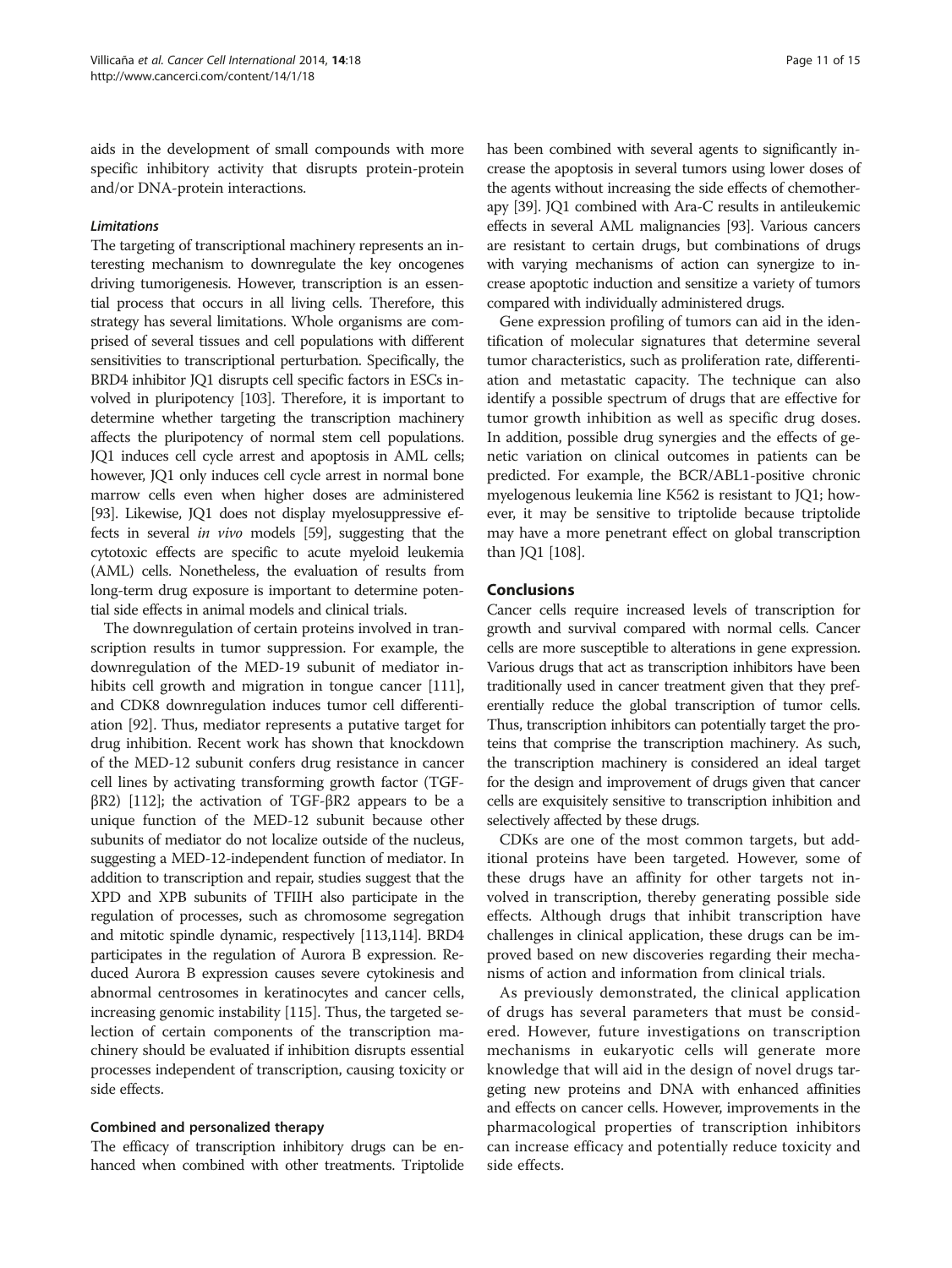<span id="page-11-0"></span>In recent years, it has been established that the genomic information of a tumor will indicate specific treatments for each cancer patient. However, personalized therapy must take into account the fact that tumor cells evolve and genomes are heterogeneous. Therefore, the use of drugs with generalized effects will still be required. However, cancer stem cells are typically chemoresistant. Thus, additional studies on the effects of drugs that alter global transcription must be performed in cancer stem cells to determine which components of the basal transcription machinery preferentially affect cancer stem cells when depleted. It is important to consider whether the cancer type is susceptible to drugs that target the basal transcription machinery.

Although eukaryotic transcription machinery mechanisms still require additional investigation, novel discoveries will offer new targets for the treatment of cancer in the near future.

#### Abbreviations

RNPI II, III: RNA polymerase I, II, III; TBP: TATA-binding protein; SL1: Selective factor 1; UBF: Upstream binding factor; TFII: Transcription factor II; SAGA: Spt–Ada–Gcn5–acetyltransferase; PIC: Pre-initiation complex; NER: Nucleotide excision repair; CTD: Carboxy-terminal domain; P-TEFb: Positive elongation factor b; CDK: Cyclin depending kinase; BRD4 3: Bromo domain containing protein 4, 3; HSF1: Heat shock factor 1; HCC: Hepatocellular carcinoma; JNK: June kinase; XPB XPD: Xeroderma pigmentosum,B or D; DSBs: Double strand breaks; MM: Multiple myeloma; ESC: Embryonic stem cells; AML: Acute myeloid leukemia; TGF: Transforming growth factor.

#### Competing interest

The authors of this manuscript declare that they have no competing interests.

#### Authors' contributions

CV, GC and MZ wrote the manuscript. All authors read and approved the final manuscript.

#### Acknowledgments

M.Z. is supported by grants from the Programa de Apoyo a Proyectos de Investigación e Inovación Tecnológica (PAPIIT)/Universidad Nacional Autónoma de México (UNAM), the Consejo Nacional de Ciencia y Tecnología (CONACYT) and the Miguel Alemán Foundation.

#### Received: 19 November 2013 Accepted: 21 February 2014 Published: 28 February 2014

#### References

- Bywater MJ, Pearson RB, McArthur GA, Hannan RD: Dysregulation of the basal RNA polymerase transcription apparatus in cancer. Nature Reviews in Cancer 2013, 13(5):299–314.
- 2. Todd RC, Lippard SJ: Inhibition of transcription by platinum antitumor compounds. Metallomics 2009, 1(4):280–291.
- Bywater MJ, Poortinga G, Sanij E, Hein N, Peck A, Cullinane C, Wall M, Cluse L, Drygin D, Anderes K, Huser N, Proffitt C, Bliesath J, Haddach M, Schwaebe MK, Ryckman DM, Rice WG, Schmitt C, Lowe SW, Johnstone RW, Pearson RB, McArthur GA, Hannan RD: Inhibition of RNA polymerase I as a therapeutic strategy to promote cancer-specific activation of p53. Cancer Cell 2012, 22(1):51–65.
- 4. Koumenis C, Giaccia A: Transformed cells require continuous activity of RNA polymerase II to resist oncogene-induced apoptosis. Mol Cell Biol 1997, 17(12):7306–7316.
- Radhakrishnan SK, Gartel AL: A novel transcriptional inhibitor induces apoptosis in tumor cells and exhibits antiangiogenic activity. Cancer Res 2006, 66(6):3264–3270.
- 6. Cho EC, Mitton B, Sakamoto KM: CREB and leukemogenesis. Crit Rev Oncog 2011, 16(1–2):37–46.
- 7. Grummt I: Life on a planet of its own: regulation of RNA polymerase I transcription in the nucleolus. Genes Dev 2003, 17(14):1691–1702.
- 8. Drygin D, Rice WG, Grummt I: The RNA polymerase I transcription machinery: an emerging target for the treatment of cancer. Annu Rev Pharmacol Toxicol 2010, 50:131–156.
- 9. Nikolov DB, Burley SK: RNA polymerase II transcription initiation: a structural view. Proc Natl Acad Sci U S A 1997, 9(1):15–22.
- 10. Thomas MC, Chiang CM: The general transcription machinery and general cofactors. Crit Rev Biochem Mol Bio 2006, 41(3):105–178.
- 11. Huisinga KL, Pugh BF: A genome-wide housekeeping role for TFIID and a highly regulated stress-related role for SAGA in Saccharomyces cerevisiae. Mol Cell 2004, 13(4):573–585.
- 12. Rodríguez-Navarro S: Insights into SAGA function during gene expression. EMBO Rep 2009, 10(8):843–850.
- 13. Spedale G, Timmers HT, Pijnappel WW: ATAC-king the complexity of SAGA during evolution. Genes Dev 2012, 26(6):527–541.
- 14. Egly JM, Coin F: A history of TFIIH: two decades of molecular biology on a pivotal transcription/repair factor. DNA Repair 2011, 10(7):714–721.
- 15. Akhtar MS, Heidemann M, Tietjen JR, Zhang DW, Chapman RD, Eick D, Ansari AZ: TFIIH kinase places bivalent marks on the carboxy-terminal domain of RNA polymerase II. Mol Cell 2009, 34:387-393.
- 16. Mittler G, Kremmer E, Timmers HT, Meisterernst M: Novel critical role of a human Mediator complex for basal RNA polymerase II transcription. EMBO Rep 2001, 2(9):808–813.
- 17. Conaway RC, Conaway JW: Origins and activity of the Mediator complex. Semin. Cell Dev Biol 2011, 22(7):729–734.
- 18. Hengartner CJ, Myer VE, Liao SM, Wilson CJ, Koh SS, Young RA: Temporal regulation of RNA polymerase II by Srb10 and Kin28 cyclin-dependent kinases. Mol Cell 1998, 2(1):43–53.
- 19. Akoulitchev S, Chuikov S, Reinberg D: TFIIH is negatively regulated by CDK8-containing mediator complexes. Nature 2000, 407(6800):102–106.
- 20. Peng J, Liu M, Marion J, Zhu Y, Price DH: RNA polymerase II elongation control. Cold Spring Harb Symp Quant Biol 1998, 63:365–370.
- 21. Fu TJ, Peng J, Lee G, Price DH, Flores O: Cyclin K functions as a CDK9 regulatory subunit and participates in RNA polymerase II transcription. J Biol Chem 1999, 274(49):34527-34530.
- 22. Smith E, Lin C, Shilatifard A: The super elongation complex (SEC) and MLL in development and disease. Genes Dev 2011, 25(7):661–672.
- 23. Luo Z, Lin C, Shilatifard A: The super elongation complex (SEC) family in transcriptional control. Nat Rev Mol Cell Biol 2012, 13(13):543–547.
- 24. Wu SY, Chiang CM: The double bromodomain-containing chromatin adaptor Brd4 and transcriptional regulation. J Biol Chem 2007, 282(18):13141–13145.
- 25. Devaiah BN, Lewis BA, Cherman N, Hewitt MC, Albrecht BK, Robey PG, Ozato K, Sims RJ 3rd, Singer DS: BRD4 is an atypical kinase that phosphorylates serine2 of the RNA polymerase II carboxy-terminal domain. Proc Natl Acad Sci U S A 2012, 109(18):6927–6932.
- 26. Adhikary S, Eilers M: Transcriptional regulation and transformation by Myc proteins. Nat Rev Mo Cell Biol 2005, 6(8):635–645.
- 27. Cabarcas S, Schramm L: RNA polymerase III transcription in cancer: the BRF2 connection. Molecular Cancer 2011, 10:47. doi: 10.1186/1476-4598-10-47.
- 28. Derenzini M, Montanaro L, Treré D: What nucleolus says to a tumor pathologist. Histopathology 2009, 54(6):753–762.
- 29. Lin CY, Lovén J, Rahl PB, Paranal RM, Burge CB, Bradner JE, Lee TI, Young RA: Transcriptional amplification in tumor cells with elevated c-Myc. Cell 2012, 151(1):56–67.
- 30. Luo Z, Lin C, Guest E, Garrett AS, Mohaghegh N, Swanson S, Marshall S, Florens L, Washburn MP, Shilatifard A: The super elongation complex family of RNA polymerase II elongation factors: gene target specificity and transcriptional output. Mol Cell Biol 2012, 32(13):2608–2617.
- 31. Yildirim E, Kirby JE, Brown DE, Mercier FE, Sadreyev RI, Scadden DT, Lee JT: Xist RNA is a potent suppressor of hematologic cancer in mice. Cell 2013, 152(4):727–742.
- 32. Mendillo ML, Santagata S, Koeva M, Bell GW, Hu R, Tamimi RM, Fraenkel E, Ince TA, Whitesell L, Lindquist S: HSF1 drives a transcriptional program distinct from heat shock to support highly malignant human cancers. Cell 2012, 150(3):549–562.
- 33. Bensaude O: Inhibiting eukaryotic transcription: which compound to choose? How to evaluate its activity? Transcription 2011, 2(3):103–108.
- 34. Stellrecht CM, Chen LS: Transcription inhibition as a therapeutic target for cancer. Cancers 2011, 3(4):4170–4190.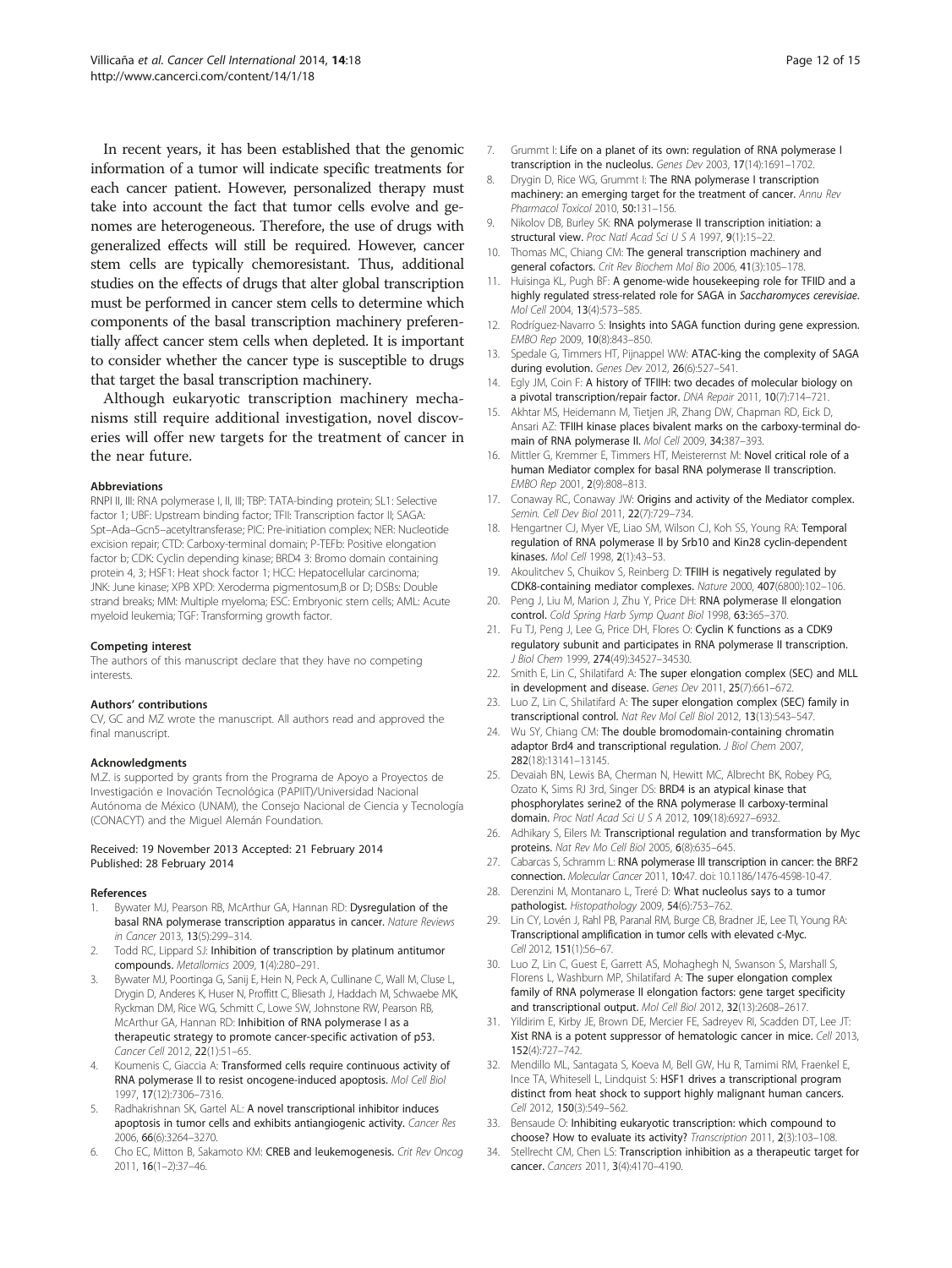- <span id="page-12-0"></span>35. Rickert P, Corden JL, Lees E: Cyclin C/CDK8 and cyclin H/CDK7/p36 are biochemically distinc CTD kinases. Oncogene 1999, 18(4):1093–1102.
- 36. Dubois MF, Nguyen VT, Bellier S, Bensaude O: Inhibitors of transcription such as 5,6-Dichloro-l-β-D-ribofuranosylbenzimidazole and isoquinolinesulfonamide derivatives (H-8 and H-7\*) promote dephosphorylation of the carboxylterminal domain of RNA polymerase II largest subunit. J Biol Chem 1994, 269(18):13331–13336.
- 37. Kumahara E: Immediate-early genes zif268 and c-fos by a mechanism unrelated to inhibition of protein kinase C but possibly related to inhibition of phosphorylaton of RNA polymerase II. J Biol Chem 1998, 274(15):10430–10438.
- 38. DePinto W, Chu XJ, Yin X, Smith M, Packman K, Goelzer P, Lovey A, Chen Y, Qian H, Hamid R, Xiang Q, Tovar C, Blain R, Nevins T, Higgins B, Luistro L, Kolinsky K, Felix B, Hussain S, Heimbrook D: In vitro and in vivo activity of R547: a potent and selective cyclin-dependent kinase inhibitor currently in phase I clinical trials. Mol Cancer Ther 2006, 5(11):2644–2658.
- 39. Liu Q: Triptolide and its expanding multiple pharmacological functions. Int Immunopharmacol 2011, 11(3):377–383.
- 40. Tuniretto V, Porcedda P, Orlando L, De Marchi M, Amoroso A, Giachino C: The cyclin-dependent kinase inhibitor 5,6-dichloro-1-beta-D-ribofuranosylbenzimidazole induces nongenotoxic, DNA replication-independent apoptosis of normal and leukemic cells, regardless of their p53 status. BMC Cancer 2009. doi:10.1186/1471-2407-9-281.
- 41. Bach S, Knockaert M, Reinhardt J, Lozach O, Schmitt S, Baratte B, Koken M, Coburn SP, Tang L, Jiang T, Liang DC, Galons H, Dierick JF, Pinna LA, Meggio F, Totzke F, Schächtele C, Lerman AS, Carnero A, Wan Y, Gray Meijer N: Roscovitine targets, protein kinases and pyridoxal kinase. J Biol Chem 2005, 280(35):31208–31219.
- 42. Ljungman M, Paulsen MT: The cyclin-dependent kinase inhibitor roscovitine inhibits RNA synthesis and triggers nuclear accumulation of p53 that is unmodified at Ser15 and Lys382. Mol Pharmacol 2001, 60(4):785–789.
- 43. Hsieh WS, Soo R, Peh BK, Loh T, Dong D, Soh D, Wong LS, Green S, Chiao J, Cui CY, Lai YF, Lee SC, Mow B, Soong R, Salto-Tellez M, Goh BC: Pharmacodynamic effects of seliciclib, an orally administered cell cycle modulator in undifferentiated nasopharyngeal cancer. Clin Cancer Res. 2009, 15(4):1435–1442.
- 44. Stockwin LH, Yu SX, Stotler H, Hollingshead MG, Newton DL: ARS (NSC 188491) has identical activity to sangivamycin (NSC65346) including inhibition of both P-TEFb and PKC. BMC Cancer 2009. doi:10.1186/1471-2407-9-63.
- 45. Malumbres M, Pevarello P, Barbacid M, Bischoff JR: CDK inhibitors in cancer therapy: what is the next? Trends Pharmacol Sci 2008, 29(1):16-21.
- 46. Polier G, Ding J, Konkimalla BV, Eick D, Ribeiro N, Köhler R, Giaisi M, Efferth T, Desaubry L, Krammer PH, Li-Weber M: Wogonin and related natural flavones are inhibitors of CDK9 that induce apoptosis in cancer cells by transcriptional suppression of Mcl-1. Cell Death Dis 2011, 2:e182. doi: 10.1038/cddis.2011.66.
- 47. Liu X, Shi S, Lam F, Pepper C, Fischer PM, Wang S: CDKI-71, a novel CDK9 inhibitor, is preferentially cytotoxic to cancer cells compared with flavopiridol. Int J Cancer 2012, 130(5):1216–1226.
- Chao SH, Price DH: Flavopiridol inactivates P-TEFb and blocks most RNA polymerase II transcription in vivo. J Biol Chem 2001, 276:31793-31799.
- 49. Mahadevan D, Plummer R, Squires MS, Rensvold D, Kurtin S, Pretzinger C, Dragovich T, Adams J, Lock V, Smith DM, Von Hoff D, Calvert H: A phase I pharmacokinetic and pharmacodynamic study of AT7519, a cyclin-dependent kinase inhibitor in patients with refractory solid tumors. Annals of Oncology 2011, 22(9):2137–2143.
- 50. Zheleva A, Tolekova A, Zhelev M, Uzunova V, Platikanova M, Gadzheva V: Free radical reactions might contribute to severe alpha amanitin hepatotoxicity—A hypothesis. Med Hypotheses 2007, 69(2):361–367.
- 51. Meike S, Yamamori T, Yasui H, Eitaki M, Matsuda A, Morimatsu M, Fukushima M, Yamasaki Y, Inanami O: A nucleoside anticancer drug, 1-(3-C- ethynyl-β-D-ribopentofuranosyl)cytosine (TAS-106), sensitizes cells to radiation by suppressing BRCA2 expression. Molecular Cancer 2011. doi:10.1186/1476-4598-10-92.
- 52. Friday B, Lassere Y, Meyers CA, Mita A, Abbruzzese JL, Thomas MB: A phase I study to determine the safety and pharmacokinetics of intravenous administration of TAS-106 once per week for three consecutive weeks every 28 days in patients with solid tumors. Anticancer Res 2012, 32(5):1689–1696.
- 53. Titov DV, Gilman B, He QL, Bhat S, Low WK, Dang Y, Smeaton M, Demain AL, Miller PS, Kugel JF, Goodrich JA, Liu JO: XPB, a subunit of TFIIH, is a target of the natural product triptolide. Nat Chem Biol 2011, 7(3):182-188.
- 54. Nonnekens J, Perez-Fernandez J, Theil AF, Gadal O, Bonnart C, Giglia-Mari G: Mutations in TFIIH causing trichothiodystrophy are responsible for defects in ribosomal RNA production and processing. Hum Mol Genet 2013, 22(14):2881–2893.
- 55. Soundararajan R, Sayat R, Robertson GS, Marignani PA: Triptolide: an inhibitor of a disintegrin and metalloproteinase 10 (ADAM10) in cancer cells. Cancer Biol Ther 2009, 8(21):2054–2062.
- Peltonen K, Colis L, Liu H, Trivedi R, Moubarek MS, Moore HM, Bai B, Rudek MA, Bieberich CJ, Laiho MA: Targeting modality for destruction of RNA polymerase I that possesses anticancer activity. Cancer Cell 2014, 13(1):77–90.
- 57. Alekseev S, Ayadi M, Brino L, Egly JM, Larsen AK, Coin F: A small molecule screen identifies an inhibitor of DNA repair inducing the degradation of TFIIH and the chemosensitization of tumor cells to platinum. Chem Biol 2014. doi:10.1016/j.chembiol.2013.12.014. [Epub ahead of print].
- 58. Filippakopoulos P, Qi J, Picaud S, Shen Y, Smith WB, Fedorov O, Morse EM, Keates T, Hickman TT, Felletar I, Philpott M, Munro S, McKeown MR, Wang Y, Christie AL, West N, Cameron MJ, Schwartz B, Heightman TD, La Thangue N, French CA, Wiest O, Kung AL, Knapp S, Bradner JE: Selective inhibition of BET bromodomains. Nature 2010, 468(7327):1067–1073.
- 59. Delmore JE, Issa GC, Lemieux ME, Rahl PB, Shi J, Jacobs HM, Kastritis E, Gilpatrick T, Paranal RM, Qi J, Chesi M, Schinzel AC, McKeown MR, Heffernan TP, Vakoc CR, Bergsagel PL, Ghobrial IM, Richardson PG, Young RA, Hahn WC, Anderson KC, Kung AL, Bradner JE, Mitsiades CS: BET bromodomain inhibition as a therapeutic strategy to target c-Myc. Cell 2011, 146(6):904–917.
- 60. Zuber J, Shi J, Wang E, Rappaport AR, Herrmann H, Sison EA, Magoon D, Qi J, Blatt K, Wunderlich M, Taylor MJ, Johns C, Chicas A, Mulloy JC, Kogan SC, Brown P, Valent P, Bradner JE, Lowe SW, Vakoc CR: RNAi screen identifies Brd4 as a therapeutic target in acute myeloid leukaemia. Nature 2011, 478(7370):524–528.
- 61. Lockwood WW, Zejnullahu K, Bradner JE, Varmus H: Sensitivity of human lung adenocarcinoma cell lines to targeted inhibition of BET epigenetic signaling proteins. Proc Natl Acad Sci U S A 2011, 109(47):19408–19413.
- 62. Dawson MA, Prinjha RK, Dittmann A, Giotopoulos G, Bantscheff M, Chan WI, Robson SC, Chung CW, Hopf C, Savitski MM, Huthmacher C, Gudgin E, Lugo D, Beinke S, Chapman TD, Roberts EJ, Soden PE, Auger KR, Mirguet O, Doehner K, Delwel R, Burnett AK, Jeffrey P, Drewes G, Lee K, Huntly BJ, Kouzarides T: Inhibition of BET recruitment to chromatin as an effective treatment for MLL-fusion leukaemia. Nature 2011, 478(7370):529–533.
- 63. Lovén J, Hoke HA, Lin CY, Lau A, Orlando DA, Vakoc CR, Bradner JE, Lee TI, Young RA: Selective inhibition of tumor oncogenes by disruption of super-enhancers. Cell 2013, 153(2):320–344.
- 64. Chen R, Keating MJ, Gandhi V, Plunkett W: Transcription inhibition by flavopiridol: mechanism of chronic lymphocytic leukemia cell death. Blood 2005, 106(9):2513–2519.
- 65. Blum KA, Ruppert AS, Woyach JA, Jones JA, Andritsos L, Flynn JM, Rovin B, Villalona-Calero M, Ji J, Phelps M, Johnson AJ, Grever MR, Byrd JC: Risk factors for tumorlysis syndrome in patients with chronic lymphocytic leukemia treated with the cyclin-dependent kinase inhibitor, flavopiridol. Leukemia 2011, 25(9):1444–1451.
- 66. Yankulov K, Yamashita K, Roy R, Egly JM, Bentley DL: Inhibitor 5,6-dichloro-1-β-D-ribofuranosylbenzimidazole inhibits transcription factor IIHassociated protein kinase. J Biol Chem 1995, 270(41):23922–23925.
- 67. Shima D, Yugami M, Tatsuno M, Wada T, Yamaguchi Y, Handa H: Mechanism of H-8 inhibition of cyclin-dependent kinase 9: study using inhibitor-inmobilized matrices. Genes to Cells 2003, 8(3):215–223.
- 68. Engh RA, Girod A, Kinzel V, Huber R, Bossemeyer D: Crystal structure of catalytic subunit of cAMP-dependent protein kinase in complex with isoquinolinesylfonyl protein kinase inhibitors H7, H8 and H89. J Biol Chem 1996, 271(42):26157–26164.
- 69. Khattar V, Thottassery JV: Cks1: structure, emerging roles and implications in multiple cancers. J Cancer Ther 2013, 4(8):1341-1354.
- 70. Ali MA, Choy H, Habib AA, Saha D: SNS-032 prevents tumor cell-induced angiogenesis by inhibiting vascular endothelial growth factor. Neoplasia 2007, 9(5):370–381.
- 71. Melillo G, Sausville EA, Cloud K, Lahusen T, Varesio L, Senderowicz AM: Flavopiridol, a protein kinase inhibitor, downregulates hypoxic induction of vascular endothelial growth factor expression in human monocytes. Cancer Res 1999, 59(21):5433–5437.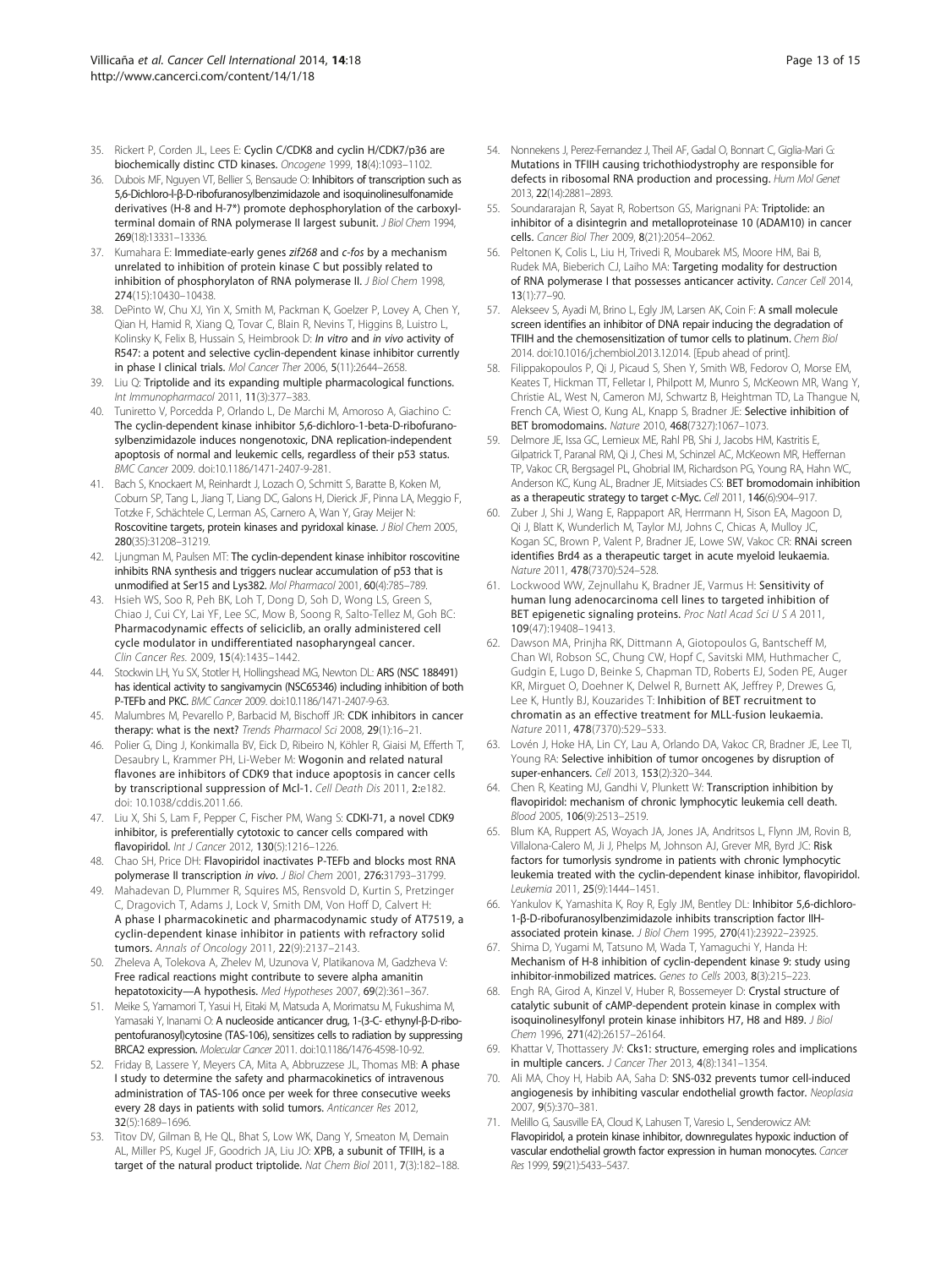- <span id="page-13-0"></span>72. Cho SJ, Kim YJ, Surh YJ, Kim BM, Lee SK: Ibulocydine is a novel prodrug Cdk inhibitor that effectively induces apoptosis in hepatocellular carcinoma cells. J Biol Chem 2011, 286(22):19662–19671.
- 73. Morachis JM, Huang R, Emerson BM: Identification of kinase inhibitors that target transcription initiation by RNA polymerase II. Oncotarget 2011, 1–2:18–28.
- 74. de Witte P, Gostinis P, Van Lint J, Merlevede W, Vandenheede JR: Inhibition of epidermal growth factor receptor tyrosine kinase activity by hypericin. Biochem Pharmacol 1993, 46(11):1929–1936.
- 75. Lavie G, Meruelo D, Aroyo K, Mandel M: Inhibition of the CD8<sup>+</sup> T cellmediated cytotoxic reaction by hipericin: potential for treatment of T cell-mediated diseases. Int Immunol 2000, 12(4):479–486.
- 76. Davies SP, Reddy H, Caivano M, Cohen: Specificity and mechanism of action of some commonly used protein kinase inhibitors. Biochem 2000, 351(1):95–105.
- 77. Bennett BL, Bennett BL, Sasaki DT, Murray BW, O'Leary EC, Sakata ST, Xu W, Leisten JC, Motiwala A, Pierce S, Satoh Y, Bhagwat SS, Manning AM, Anderson DW: SP600125, an anthrapyrazolone inhibitor of Jun N-terminal kinase. Proc Natl Acad Sci 2001, 98(4):13682–13686.
- 78. Shimamoto Y, Fujioka A, Kazuno H, Murakami Y, Ohshimo H, Kato T, Matsuda A, Sasaki T, Fukushima M: Antitumor activity and pharmacokinetics of TAS-106, 1-(3-C-ethynyl-β-D-ribo-pentofuranosyl) cytosine. Cancer Res 2001, 92(3):343–351.
- 79. Yasui H, Ogura A, Asanuma T, Matsuda A, Kashiwakura I, Kuwabara M, Inanami O: Inhibition of HIF-1α by the anticancer drug TAS106 enhances X-ray-induced apoptosis in vitro and in vivo. Br J Cancer 2008, 99(9):1442–1452.
- 80. Iben S, Tschochner H, Bier M, Hoogstraten D, Hozák P, Egly JM, Grummt I: TFIIH plays an essential role in RNA polymerase I transcription. Cell 2002, 109(3):297–306.
- 81. Assfalg R, Lebedev A, Gonzalez OG, Schelling A, Koch S, Iben S: TFIIH is an elongation factor of RNA polymerase I. Nucleic Acids Res 2011, 40(2):1–10.
- 82. Manzo SG, Zhou ZL, Wang YQ, Marinello J, He JX, Li YC, Ding J, Capranico G, Miao ZH: Natural product triptolide mediates cancer cell death by triggering CDK7-dependent degradation of RNA polymerase II. Cancer Res 2012, 72(20):5363–5373.
- 83. Vispé S, DeVries L, Créancier L, Besse J, Bréand S, Hobson DJ, Svejstrup JQ, Annereau JP, Cussac D, Dumontet C, Guilbaud N, Barret JM, Bailly C: Triptolide is an inhibitor of RNA polymerase I and II-dependent transcription leading predominantly to down-regulation of short-lived mRNA. Mol Cancer Ther 2009, 8(10):2780–2790.
- 84. Villicaña C, Cruz G, Zurita M: The genetic depletion or the triptolide inhibition of TFIIH in p53 deficient cells induce a JNK-dependent cell death in Drosophila. J Cell Sci 2013, 126(11):2502–2515.
- 85. Drygin D, Lin A, Bliesath J, Ho CB, O'Brien SE, Proffitt C, Omori M, Haddach M, Schwaebe MK, Siddiqui-Jain A, Streiner N, Quin JE, Sanij E, Bywater MJ, Hannan RD, Ryckman D, Anderes K, Rice WG: CX-5461 Inhibits ribosomal RNA synthesis and solid tumor growth. Cancer Res 2011, 71(4):1418–1430.
- 86. Morris EJ, Ji JY, Yang F, Di Stefano L, Herr A, Moon NS, Kwon EJ, Haigis KM, Näär AM, Dyson NJ: E2F1 represses beta-catenin transcription and is antagonized by both pRB and CDK8. Nature 2008, 455(7212):552–556.
- 87. Oliver TG, Mercer KL, Sayles LC, Burke JR, Mendus D, Lovejoy KS, Cheng MH, Subramanian A, Mu D, Powers S, Crowley D, Bronson RT, Whittaker CA, Bhutkar A, Lippard SJ, Golub T, Thomale J, Jacks T, Sweet-Cordero EA: Chronic cisplatin treatment promotes enhanced damage repair and tumor progression in a mouse model of lung cancer. Genes Dev 2010, 24(8):837–852.
- 88. Okuyama H, Endo H, Akashika T, Kato K, Inoue M: Downregulation of c-MYC protein levels contributes to cancer cell survival under dual deficiency of oxygen and glucose. Cancer Res 2010, 70(24):10213–10223.
- 89. Whitessell L, Lindquist S: Inhibiting the transcription factor HSF1 as an anticancer strategy. Expert Opin Ther Targets 2009, 13(4):469–478.
- 90. Gordon V, Bhadel S, Wunderlich W, Zhang J, Ficarro SB, Mollah SA, Shabanowitz J, Hunt DF, Xenarios I, Hahn WC, Conaway M, Carey MF, Gioeli D: CDK9 regulates AR promoter selectivity and cell growth through serine 81 phosphorylation. Mol Endocrinol 2010, 24(12):2267–2280.
- 91. Kaichi S, Takaya T, Morimoto T, Sunagawa Y, Kawamura T, Ono K, Shimatsu A, Baba S, Heike T, Nakahata T, Hasegawa K: Cyclin-dependent kinase 9 forms a complex with GATA4 and is involved in the differentiation of mouse ES cells into cardiomyocytes. J Cell Physiol 2011, 226(12):248–254.
- 92. Adler AS, McCleland ML, Truong T, Lau S, Modrusan Z, Soukup TM, Roose-Girma M, Blackwood EM, Firestein R: CDK8 maintains tumor

dedifferentiation and embryonic stem cell pluripotency. Cancer Res 2012, 72(8):2129–2139.

- 93. Herrmann H, Blatt K, Shi J, Gleixner KV, Cerny-Reiterer S, Müllauer L, Vakoc CR, Sperr WR, Horny HP, Bradner JE, Zuber J, Valent P: Small-molecule inhibition of BRD4 as a new potent approach to eliminate leukemic stem- and progenitor cells in acute myeloid leukaemia (AML). Oncotarget 2012, 3(12):1588–1599.
- 94. Derheimer FA, Chang CW, Ljungman M: Transcription inhibition: a potential strategy for cancer therapeutics. Eur J Cancer 2005, 41(16):2569-2576.
- 95. Lam LT, Pickeral OK, Peng AC, Rosenwald A, Hurt EM, Giltnane JM, Averett LM, Zhao H, Davis RE, Sathyamoorthy M, Wahl LM, Harris ED, Mikovits JA, Monks AP, Hollingshead MG, Sausville EA, Staudt LM: Genomic-scale measurement of mRNA turnover and the mechanisms of action of the anti-cancer drug flavopiridol. Genome Biol 2001, 2:research0041.0041-research0041.0011.
- 96. Gutiérrez L, Merino C, Vázquez M, Reynaud E, Zurita M: RNA polymerase II 140wimp mutant and mutations in the TFIIH subunit XPB differentially affect homeotic gene expression in Drosophila. Genesis 2004, 40(1):58–66.
- 97. Merino CE, Reynaud M, Vazquez M, Zurita M: DNA repair and transcriptional effects on mutations in TFIIH in Drosophila development. Mol Biol Cell 2002, 13(19):3246–3256.
- 98. Lou YJ, Jin J: Triptolide down-regulates bcr-abl expression and induces apoptosis in chronic myelogenous leukemia cells. Leuk Lymphoma 2004, 45(2):373–376.
- 99. Chen DY, Liu H, Takeda S, Tu HC, Sasagawa S, Van Tine BA, Lu D, Cheng EH, Hsieh JJ: Taspase 1 function as a non-oncogene addiction protease that coordinates cancer cell proliferation and apoptosis. Cancer Res 2010, 70(13):15358–15367.
- 100. Gabai VL, Meng L, Kim G, Mills TA, Benjamin IJ, Sherman MY: Heat shock transcription factor HSF1 is envolved in tumor progresión via regulation of hypoxia-inducible factor 1 and RNA-binding protein HuR. Mol Cell Biol 2012, 32(5):929–940.
- 101. Dai C, Meng L, Kim G, Mills TA, Benjamin IJ, Sherman MY: Heat shock factor 1 is a powerful multifaceted modifier of carcinogenesis. Cell 2007, 130(6):1005–1018.
- 102. Phillips DA, Dudeja V, McCarroll JA, Borja-Cacho D, Dawra RK, Grizzle WE, Vickers SM, Saluja AK: Triptolide induces pancreatic cancer cell death via inhibition of the heat shock protein 70. Cancer Res 2007, 67(19):9407–9416.
- 103. Whyte WA, Orlando DA, Hnisz D, Abraham BJ, Lin CY, Kagey MH, Rahl PB, Lee TI, Young RA: Master transcription factors and mediator establish super-enhancers at key cell identity genes. Cell 2013, 153(2):307–319.
- 104. Kagey MH, Newman JJ, Bilodeau S, Zhan Y, Orlando DA, van Berkum NL, Ebmeier CC, Goossens J, Rahl PB, Levine SS, Taatjes DJ, Dekker J, Young RA: Mediator and cohesin connect gene expression and chromatin architecture. Nature 2010, 467(7314):430–435.
- 105. Huang W, He T, Chai C, Yang Y, Zheng Y, Zhou P, Qiao X, Zhang B, Liu Z, Wang J, Shi C, Lei L, Gao K, Li H, Zhong S, Yao L, Huang ME, Lei M: Triptolide inhibits the proliferation of prostate cancer cells and down-regulates SUMO-specific protease 1 expression. PLoS One 2012, 7(5):e37693.
- 106. Poele RH, Okorokov AL, Joel SP: RNA synthesis block by 5, 6-dichloro-1 beta-D-ribofuranosylbenzimidazole (DRB) triggers p53-dependent apoptosis in human colon carcinoma cells. Oncogene 1999, 18(42):5765–5772.
- 107. Stavrovskaya AA: Cellular mechanisms of multidrug resistance of tumor cells. Biochemistry 2000, 65(1):95–106.
- 108. Ott CJ, Kopp N, Bird L, Paranal RM, Qi J, Bowman T, Rodig SJ, Kung AL, Bradner JE, Weinstock DM: BET bromodomain inhibition targets both c-Myc and IL7R in high-risk acute lymphoblastic leukemia. Blood 2012, 120(14):2843–2852.
- 109. Slatter TL, Ganesan P, Holzhauer C, Mehta R, Rubio C, Williams G, Wilson M, Royds JA, Baird MA, Braithwaite AW: p53-mediated apoptosis prevents the accumulation of progenitor B cells and B-cell tumors. Cell Death and Differentiation 2010, 17(3):540–550.
- 110. Tron VA, Trotter MJ, Tang L, Krajewska M, Reed JC, Ho VC, Li G: p53 regulated apoptosis is differentiation dependent in ultraviolet Birradiated mouse keratinocytes. Am J Pathol 1998, 153(2):579–585.
- 111. Zhu LJ, Yan WX, Chen ZW, Chen Y, Chen D, Zhang TH, Liao GQ: Disruption of mediator complex subunit 19 (Med19) inhibits cell growth and migration in tongue cancer. World J Surg Oncol 2013, 11:116.
- 112. Huang S, Hölzel M, Knijnenburg T, Schlicker A, Roepman P, McDermott U, Garnett M, Grernrum W, Sun C, Prahallad A, Groenendijk FH, Mittempergher L, Nijkamp W, Neefjes J, Salazar R, Dijke P, Uramoto H, Tanaka F, Beijersbergen RL, Wessels LFA, Bernards R: MED12 controls the response to